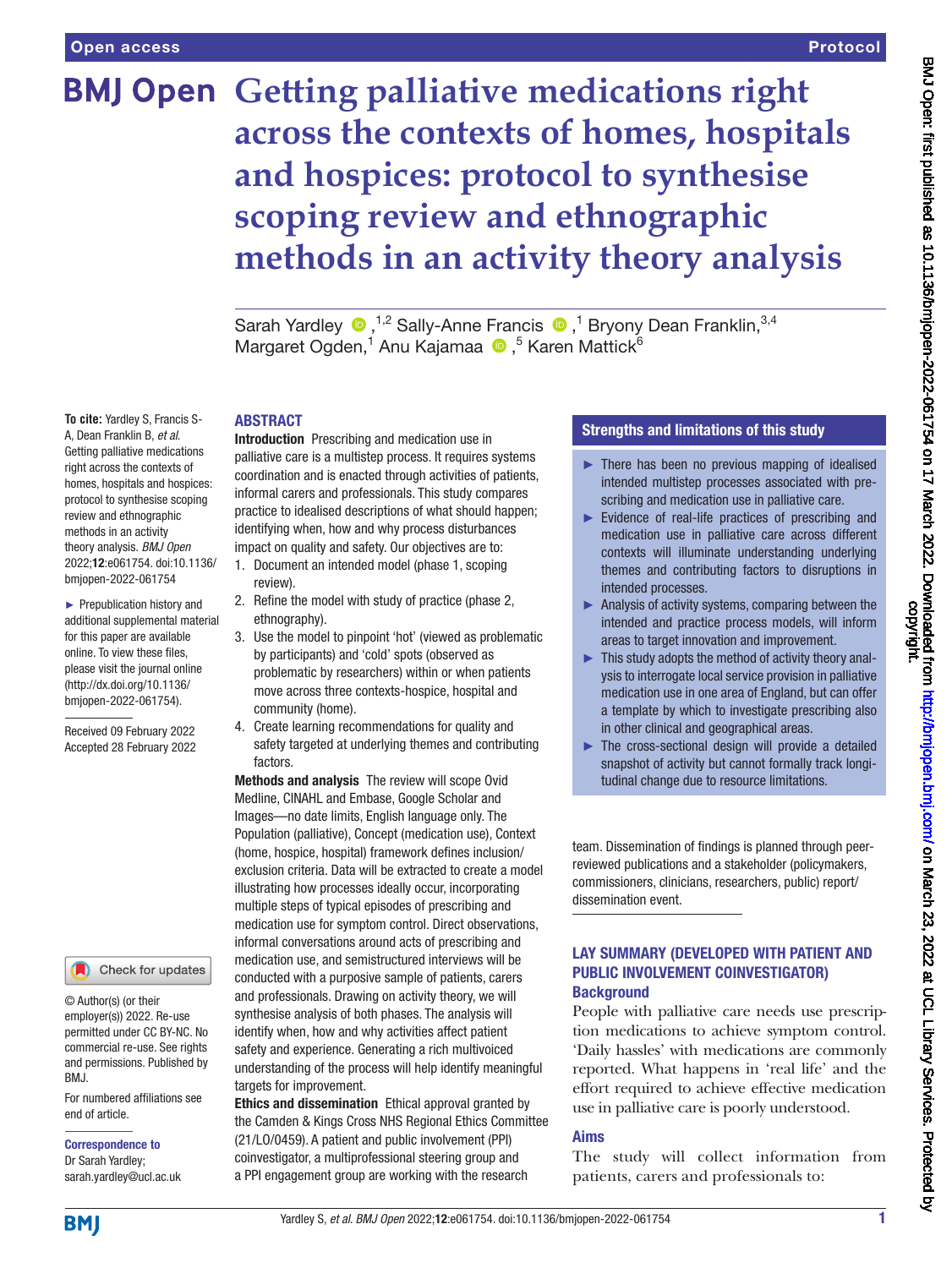- ► Map 'real life' practices underlying medication use including:
	- Decision-making.
	- Prescribing.
	- Monitoring and supply.
	- Use (administration).
	- Stopping/disposal of medications.
	- Moving across healthcare and other contexts, such as homes.
- ► Understand challenges patients and carers face and what they do/do not do to achieve effective medication use.
- Understand impact of professional practices on medication use.

## Design and methods

Three types of context will be identified in order to recruit from home, hospital and hospice. We will develop a pictorial (visual) process model of how using prescription medications should work in palliative care. We will then observe and explore what really happens and collect information about people's experiences of medication use to develop a 'real life' model. Activity theory (AT), which can be used to good effect in analysing healthcare processes and practices, will help us to understand what happens, who does what, and what occurs when a patient moves across contexts.

## Patient and public involvement

Consultation with patients, families, friends, carers and healthcare professionals helped us to develop this proposal. A patient and public involvement (PPI) coapplicant and co-author is part of the team, they will:

- ► Provide an 'expert-by-experience' perspective.
- ► Assist the research team to engage a wider PPI population.
- ► Coproduce study dissemination products and activities.
- ► All participants will be invited to a dissemination event and receive the study report.

## **INTRODUCTION**

Prescribing and medication use for symptom control in palliative care is a multistep process that encompasses everything from identifying need to deciding what to prescribe, prescribing, dispensing, delivering, use/administration and disposal. Each step involves complex riskprone tasks with frequent errors.<sup>1–8</sup>Of 475 NHS (National Health Service, England and Wales) serious incident reports (2002–2014) involving palliative patients, 91  $(\sim20\%)$  related to medications. These mostly occurred in patients' own homes, half of which were when care was not provided by specialists.

Evidence specific to prescribing, medication use and error prevention in palliative care is scarce, with an absence of studies of the multiple steps involved or how these link in practice.<sup>[10](#page-7-1)</sup> Absence of evidence prevents policy and other interventions targeting underlying

themes and contributing factors when problems occur.<sup>[11](#page-7-2)</sup> A better understanding of practices experienced, as distinct from intended processes, can identify targets for system change, new ways of working and new forms of practice.<sup>12–16</sup> To address this, the multistep process of prescribing and medication use should be conceptualised as a series of socially constructed practices in which patients, informal carers and professionals are required to collaborate across locations and organisational boundaries.[17–19](#page-7-4)

Optimal prescribing and medication use are influenced by 'etiquette'; socially mediated evolutionary rules and boundaries, with unclear divisions of labour, shaping practice and disrupting intended processes.<sup>10 20–28</sup> Expectations of primary and acute care professionals prescribing for symptom control<sup>[29](#page-7-5)</sup> contrast with reported hindrances of lack of time, confidence and skills. $30-32$  Existing research<sup>17 33</sup> also reports high patient/carer workload, all groups involved experiencing struggles with multistep processes and practices, plus a lack of shared understanding of roles and responsibilities between patients/ carers and different professionals.<sup>33</sup> 34 Often only patients (and by proxy their carers) experience all components of healthcare systems, as they move across contexts, gaining insight into where system redesign is needed.<sup>[14](#page-7-8)</sup> This protocol addresses a 'high priority research area that is important clinically and in the community, as mismanaged medication can be frightening for carers and families'.<sup>[35](#page-7-9)</sup>

#### METHODS AND ANALYSIS Aims

- 1. Compare how prescribing and medication use appear in practice to idealised descriptions of what should happen in the multistep process.
- 2. Identify when, how and why process disturbances affect quality and safety.

## Research questions

- 1. What are the experiences of patients, carers and professionals of prescribing and medication use?
- 2. Who does what, when and where in the multistep process of prescribing and medication use for symptom control in palliative care?
- 3. What impact do differences between the idealised intended process and the realities of practice have?

## **Objectives**

Prescribing and medication use in palliative care will be studied across three contexts: community (home), hospital and hospice to:

- 1. Document an intended model of activities and outcomes of prescription medication use in palliative care for symptoms control …. (phase 1, scoping review).
- 2. Refine and elaborate the model with an ethnographic study of what happens in practice (phase 2, ethnography).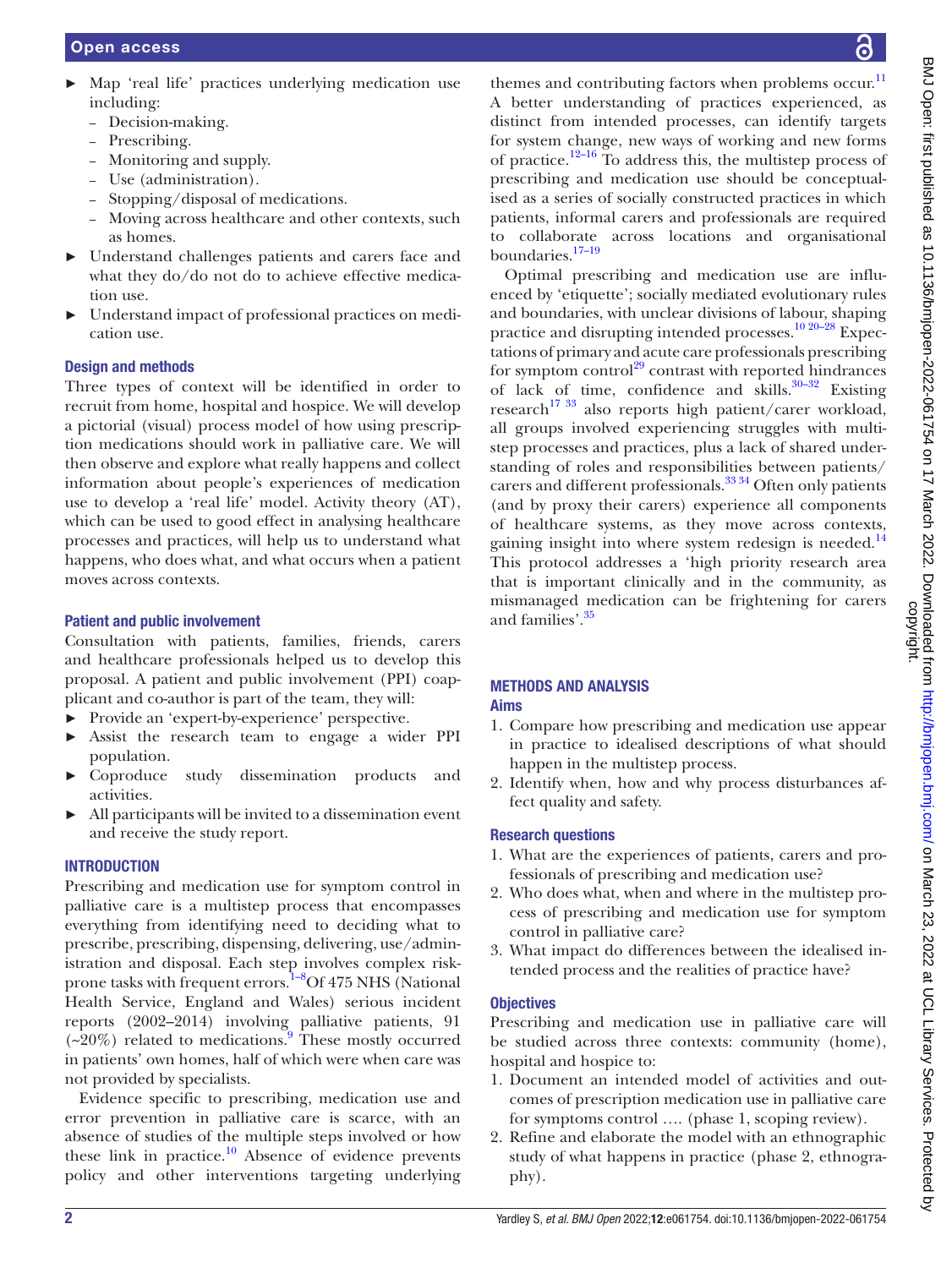- 3. Use the refined model to pinpoint 'hot' spots (viewed as problematic by participants) and 'cold' spots (observed as problematic by research team) within a single context or when patients move across hospice, hospital and home contexts.
- 4. Create a learning and recommendation toolkit for improvement targeted at understanding underlying themes and contributing factors to process disturbances in practice.

## Theoretical orientation and study design

This study draws on AT (also known as Cultural-Historical-Activity-Theory) $36$  to examine processes and practices including workarounds dependent on interactions between the agency of people and system structures. It extends and complements the work of others<sup>3738</sup> through a systematic view of patient safety and risk in palliative care, applied to prescribing and medication use.

Our approach builds on a proof-of-concept study in antibiotic prescribing.<sup>10</sup> An identified limitation of this antibiotic study was the single perspective (captured solely in interview data) and single setting. Our work will offer an in depth analysis of 'what happens on paper' and 'what happens in the real world' of the palliative care medication activity from multiple perspectives within and across multiple contexts.[39](#page-7-12)

The concept of activity describes 'the fundamental interaction between humans and the world —humans behave actively toward the world (fragments of it), change it (them), and change themselves in this process. Humans as active subjects make fragments of the world objects (goals) of their activity and the same time are affected by the world (fragments of it)'.<sup>40</sup> Definitions and an explanatory figure of other key AT concepts are in [online supple](https://dx.doi.org/10.1136/bmjopen-2022-061754)[mental table 1](https://dx.doi.org/10.1136/bmjopen-2022-061754) and [online supplemental figure 1.](https://dx.doi.org/10.1136/bmjopen-2022-061754)

Because AT considers reciprocal interactions between (1) theory and practices and processes and (2) systems and people (community), it provides a framework to analyse how interactions evolve (or fail), when a group of people are (or should be) working to achieve a shared goal[.41](#page-7-14)

AT acknowledges that intended process descriptions differ from actual execution because processes are only partially scripted strings of actions, influenced and interacting with other parallel processes.  $42\frac{43}{1}$  This is especially important in palliative care since provision is within and across complex contexts, encompassing multiple providers and communities. To conduct our analysis, we will work from the perspective of patients' activity systems focused on the object (goal) of achieving symptom control through accurate and effective prescribing and medication use. A theoretically informed, empirically evidenced model will be produced to identify targets for innovation and improvement in prescribing and medication use across palliative care contexts.

The study has two phases: a scoping review and an ethnographic study. In the final analysis the findings from each of these will be synthesised together to meet the overarching objectives of the work.

## Patient and public involvement

This study addresses issues identified by the James Lind Alliance Palliative and End-of-Life Care Priority Setting Partnership.<sup>44</sup> The PPI coinvestigator was recruited to coproduce the study from inception. Two independent PPI representatives were consulted (prefunding and postfunding award) in addition to sharing the study design with the Marie Curie Research Voices PPI group. A PPI engagement group (n=10) has been recruited. Consultation with stakeholders through our PPI and Steering Groups (clinical and methodology experts) will continue throughout study execution and dissemination.

## Study dates

Initial searches were conducted July 2021 to develop the search strategy protocol (phase 1). The main study commences February 2022. The study end date is October 2023.

## Phase 1: scoping review

This scoping review will use the nine-step Joanna Briggs Institute (JBI) framework methodology. [45–48](#page-7-17)

## Step 1: review objectives

We seek to identify key definitions, concepts, characteristics and factors related to activities and outcomes of prescription medication use in palliative care for symptoms control. Specifically, the review objectives are to establish evidence for an idealised intended process for prescribing and medication use, documenting from whose perspectives, and what contexts this has been studied. We will also note any evidence of challenges in the process steps, and proposed solutions to these, to guide the empirical ethnography of phase 2.

## Step 2: aligning the inclusion criteria with objectives

[Figure](#page-3-0) 1 demonstrates the relationship between the review objectives, questions and inclusion criteria. The Population (receiving palliative care), Concept (prescribing and medication use), Context (home, hospice, hospital) framework defines our inclusion criteria ([figure](#page-3-0) 1). Exclusions are shown in [box](#page-3-1) 1. We will include empirical research (quantitative and qualitative), review studies (if answering a novel question), policy documents, practice standard and guidelines, organisational flow charts, and reports focusing on how the processes should occur or gaps between any benchmark and what does occur. No date limits, English language only.

## Step 3: design for evidence searching, selection, data extraction and presentation

Preliminary searches of Prospero, Medline (Ovid), CINAHL Plus (EBSCOhost), Embase (Ovid), Open Science Framework and JBI Evidence Synthesis (July 2021) established absence of an evidence-based understanding for prescribing and medication use in palliative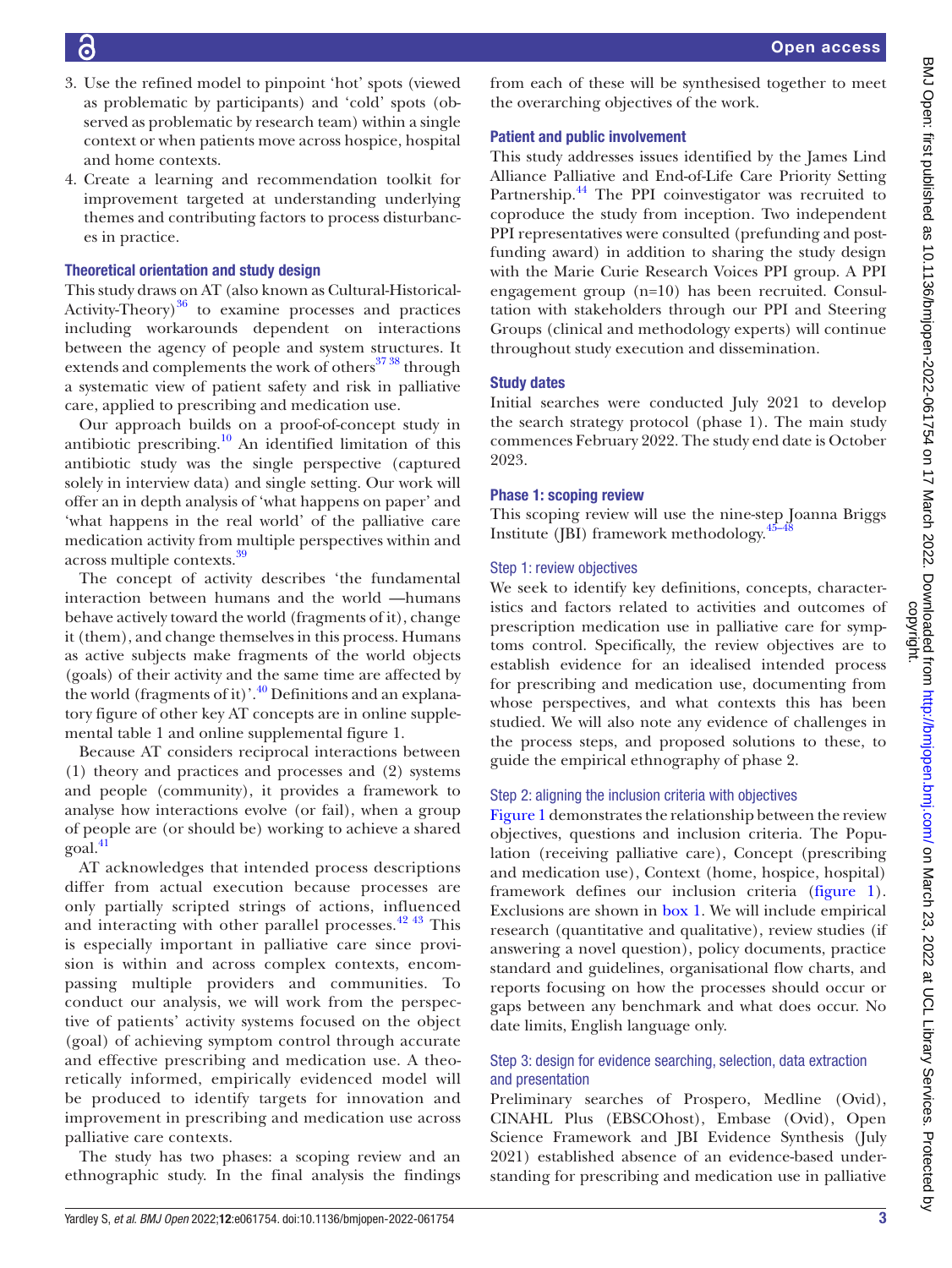

<span id="page-3-0"></span>Figure 1 Relationship between review objectives, questions and inclusion criteria.

care. This will therefore be followed by a comprehensive second search, reference and citation snowballing.<sup>48</sup> To gain an overview of the scope of evidence we will undertake an iterative mind-mapping exercise to extract descriptive data of process steps before using the richest sources of data to chart using an extraction form [\(online supple](https://dx.doi.org/10.1136/bmjopen-2022-061754)[mental file 2](https://dx.doi.org/10.1136/bmjopen-2022-061754)) and then build into a model illustrating

## Box 1 Scoping review exclusion criteria

- <span id="page-3-1"></span>► Studies focussed on neonatal, paediatric or adolescent populations.
- ► Studies on palliative care as a result of trauma or attempted suicide.
- ► Studies focussed on medication prescribed for indications other than symptom control or generic medication use principles without application to palliative care.
- ► Ethical dilemmas associated with prescribing in palliative care. Opinion pieces, anecdotes, editorials, narratives or commentaries without reference to any form of intended process or practice (eg, solely first person experience of studies focussed on medication prescribed for indications other than symptom control or generic medication use principles without application to palliative care. Ethical dilemmas associated with prescribing in palliative care.
- ► Opinion pieces, anecdotes, editorials, narratives or commentaries without reference to any form of intended process or practice (eg, solely first person experience of prescribing or medication use).
- Evidence that has a pharmacological focus other than medication use e.g. pharmacokinetics.

how processes ideally occur, incorporating the multiple steps of typical episodes of prescribing and medication use for symptom control.

#### Step 4: searching

The review will scope Medline Ovid, CINAHL (EBSCO) and Embase Ovid, Google Scholar and Google Images (seeking organisational flow charts and policies). Keywords and index terms in relevant papers identified in the preliminary search together with stakeholder suggestions $49$  form the comprehensive search strategy (see [online supplemental file 3\)](https://dx.doi.org/10.1136/bmjopen-2022-061754) for this in Medline Ovid). National Institute for Health and Care Excellence, Department of Health, NHS England (also includes Wales), NHS Scotland and other UK policy data policy database searches will be conducted. All identified citations will be uploaded into Endnote and deduplicated. Reference and citation snowballing will be undertaken in Scopus for included full-text sources. The reviewers will contact any relevant authors for additional information if required. Further searching for unpublished evidence will occur iteratively, following leads from the above and/or recommendations from local collaborators. This will enable us to contextualise our empirical data within a localised scoping of the intended processes.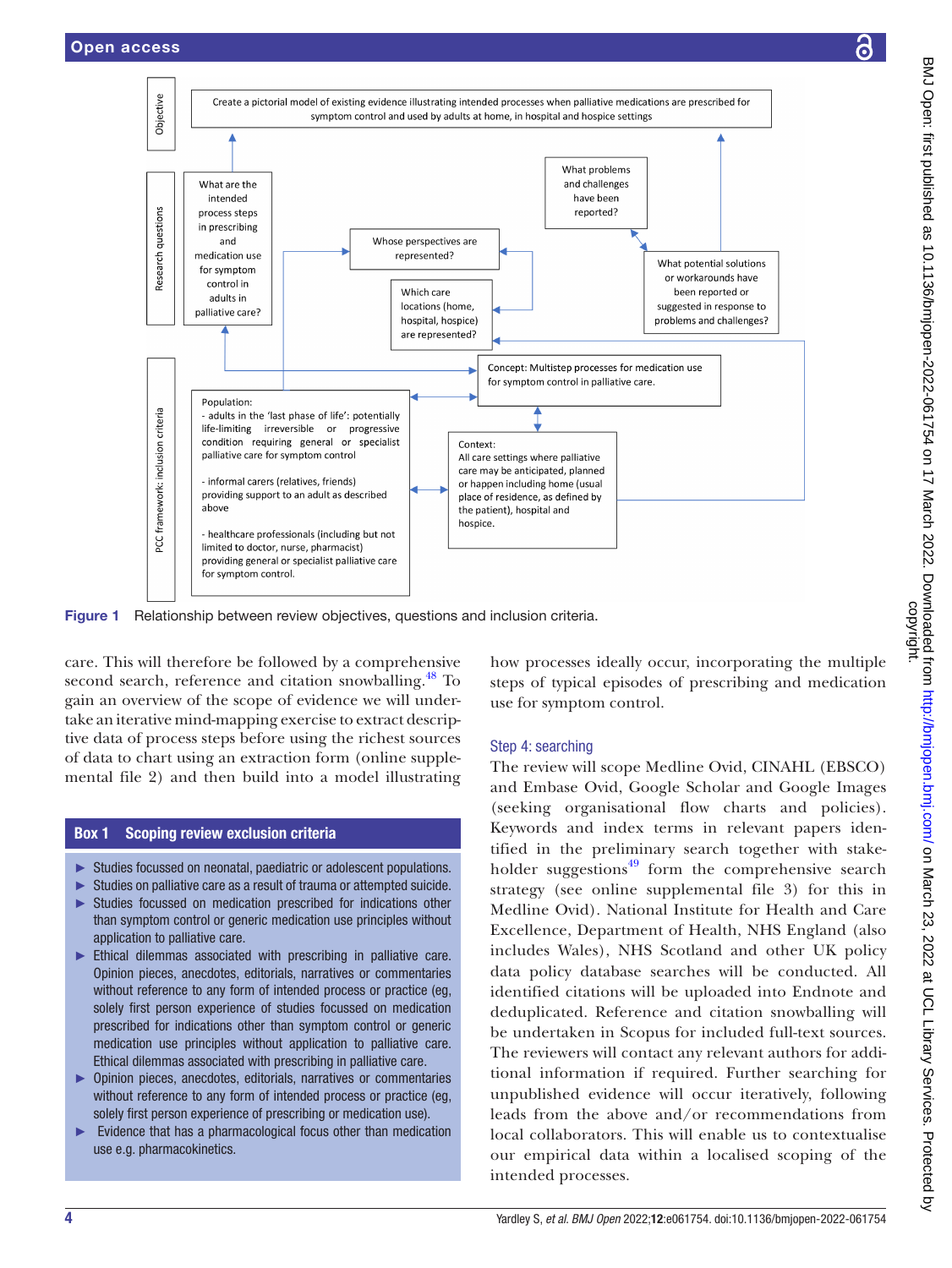| Strength<br>score | Adapted score descriptors used for<br>secondary analysis                                            | Outcome                             |
|-------------------|-----------------------------------------------------------------------------------------------------|-------------------------------------|
| SI.               | No clear methods leading to results and conclusions;<br>not significant                             | Exclude paper                       |
| S <sub>2</sub>    | Methods lack detail, although results may suggest a trend<br>(e.g. article covers something unique) | Include paper                       |
| S <sub>3</sub>    | Methods appropriate for our research question (population,<br>data generated, data presented)       | Include paper                       |
| S <sub>4</sub>    | Methods are very clear and very likely to yield<br>important data                                   | Include and conside<br>as key paper |
| S <sub>5</sub>    | Methods have produced data that are unequivocal                                                     | Include and conside<br>as key paper |

<span id="page-4-0"></span>Figure 2 Strength score (Researcher-derived strength score descriptors adapted for use in quality assessment for secondary analysis<sup>51</sup>).

#### Step 5: selecting evidence

Titles and abstracts, then full texts will be independently screened by two independent reviewers (SY and SAF). Disagreements will be resolved by discussion, if required, with a third reviewer. The results of the search will be reported using Preferred Reporting Items for Systematic Reviews and Meta-analyses extension for Scoping Reviews.<sup>[50](#page-7-20)</sup>

#### Step 6: extracting evidence

Our data extraction is designed around a basic process framework of decision-making, prescribing, monitoring and supply, use (administration), stopping/disposal of medications and moving across healthcare contexts.

Following initial mapping by two researchers, one (S-AF) will chart essential descriptive data: authors, year of publication, country of origin, main aim, study design, perspectives represented (context (home, hospital, hospice or transitions between these), process steps included, problems and challenges reported, potential solutions or workarounds suggested. Although we will not exclude studies on the basis of quality, we will use a 5-point 'strength score' to stratify evidence ([figure](#page-4-0) 2). A second researcher (SY) will verify charting for consistency and rigour. Interim findings will be discussed with the wider research team, steering and engagement groups to ensure focus remains on 'what matters most'. Any iterative modifications to the draft data charting tool will be detailed in the full report.

#### Step 7: analysis

We will draw on the model of the intended processes developed by Kajamaa *et al*<sup>10</sup> in their AT analysis of antibiotic prescribing, together with our own provisional model developed from stakeholder engagement in prescribing and using palliative medication.<sup>[49](#page-7-19)</sup> Once we have established the range, methods and content of existing evidence we will consider if further analysis is likely to add new interpretations, such as using meta-ethnography techniques. $51$ 

#### Step 8: presentation of results

The evidence will be presented as a model with accompanying descriptive summary representing all parts of the multistep intended processes that have been studied, from each perspective and in which context. The model

will expose problems, challenges and potential solutions or workarounds in existing sources, as well as help to identify evidence gaps.

#### Step 9: Summarising, making conclusions and noting implications

We intend to refine and elaborate the model during the empirical ethnography of what happens in practice (phase 2) by asking participants to 'think aloud' about the multistep processes, drawing on the intended model derived from the scoping review as a prompt on which to elaborate.

#### Phase 2: empirical ethnography

A rapid, focused ethnography will be conducted using a cross-sectional approach.<sup>[52](#page-7-22)</sup>

#### **Setting**

An English local health economy functioning as a metasystem of palliative care provision incorporating NHS and voluntary sector services. Within this, the contexts of hospital, hospice and 'home' function as three interacting systems. Previous work on prescribing experiences identified greater differences within each context studied than across different contexts[.10](#page-7-1)

We will use a minimum of one acute hospital, one community palliative care team and one hospice as study sites. We anticipate also using additional sites such as general practices and community pharmacy services. We have defined 'home' as a person's usual place of residence within a community setting: this might be a private home, supported living, care home or other dwelling.

#### Recruitment and selection

The study population groups are defined in [box](#page-5-0) 2. We will work with a lead local clinical collaborator at each site to identify potential participants. Recruitment strategies include poster advertising, presentations and provision of study materials for dissemination to professionals/ patients/carers. Participants will be purposively selected by role and site for interviews as shown in [table](#page-5-1) 1. A similar range of participants will be sought to participate in observation work. Exclusion criteria are:

- ► Not employed within, sharing care with or receiving care from the services under study.
- ► Clinical grounds/concern relating to psychological distress flagged by healthcare teams.

#### Data generation

Direct observations (n=15 whole day equivalents) of everyday work and practices, plus informal conversations around the acts of prescribing and medication use, will be undertaken. We are seeking 'typical' process examples and so will not be selecting sites in the expectation of particularly positive or negative experiences. Doctors, nurses and pharmacists will be shadowed, and asked to describe processes, giving examples of decisions, practices and significant events. The researcher will engage patients, and if present, informal carers in informal conversations during the observations. For example,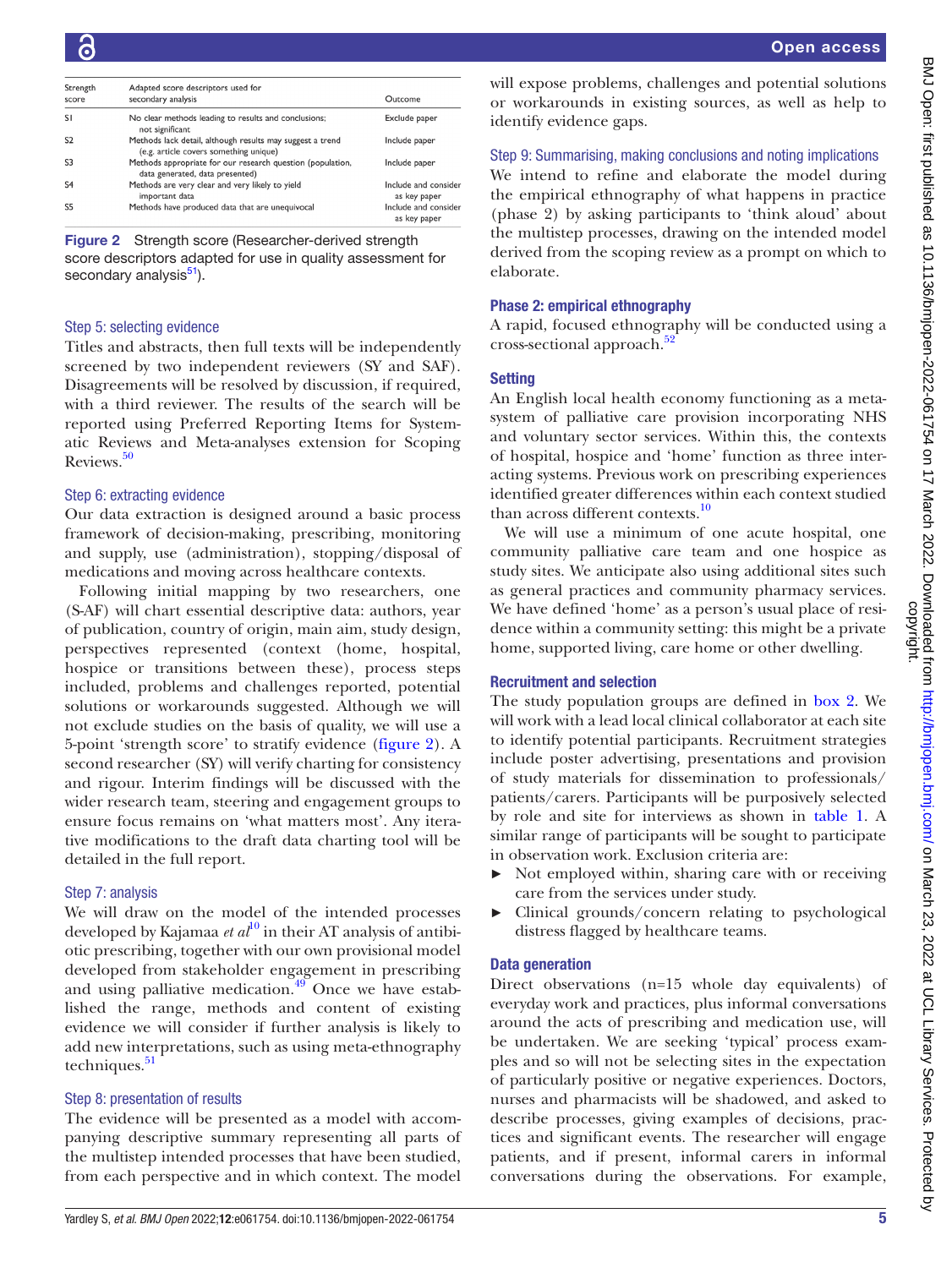## Box 2 Study population groups

- <span id="page-5-0"></span>1. Patients: The person receiving palliative care, including either direct or indirect care from a specialist team.
	- a. Inclusion criteria: The 'last phase of life' is defined as having potentially life-limiting irreversible or progressive conditions requiring general or specialist palliative care. Patients may have prognoses between weeks and short years. Receiving one or more prescription medications for symptom control. The study remit includes all medications used by patient when this criterion is met. Over the age of 18 years.
- 2. Carers: Anyone identified by the patient as having a role supporting them in their healthcare needs or illness who is not doing so because they are employed to do so. Carers can include family, friends, neighbours and/or anyone else who is important to the patient. Paid carers who are employed by a health or social care agency or other organisation are not included in this definition as medication use is usually explicitly excluded from their employment remit.
- 3. Ward doctors/nurses/pharmacists: professionals working in inpatient wards of hospices or hospitals.
- 4. Clinical nurse specialists in palliative care: Clinical nurse specialists in palliative care working within either hospital or community specialist palliative care services.
- 5. Palliative Medicine Doctors: Specialty trainees and consultants working within either hospital or community specialist palliative care services.
- 6. Non-medical prescribers: Professionals who are not doctors but who are qualified to prescribe medications for symptom control. May include nurses, pharmacists or other professionals.
- 7. Community pharmacists: May include pharmacists employed by NHS Trusts, clinical commissioning groups, general practice or independent pharmacists (running their own business or employed in the private sector to provide high street pharmacy services).
- 8. District nurses: Community nurses providing care to people at home. GPs, general practitioner; NHS, National Health Service.

while the researcher is shadowing a professional who visits a patient, the patient and/or others in the household might be asked to show the researcher anything they use to help them remember or manage their medications, or how they store their medication, and the researcher will make note of any items around the room or house that may be contributing to medication practices.

Following these, semistructured interviews will be conducted with a purposive sample of patients, informal carers and professionals in which we will explicitly discuss our model (see [online supplemental file 4](https://dx.doi.org/10.1136/bmjopen-2022-061754)).

Data collection methods will include field notes, including pictorial representations of processes, during observations and videorecording/audiorecording of interviews. In addition, the research team will keep reflective diaries and notes of team discussions.

Contingency plans have been made to transfer the ethnography to a remote working design in the event of further COVID-19 restrictions.

#### Data analysis

Reflexive analysis concurrent with data collection will allow iterative exploration of the data within the AT framework. Constant comparative thematic coding of activities/work/effort related to prescribing and medication use will be undertaken. The presence or absence of reference to each model step will be coded, identifying volume of talk: 'hot spots'— memorable examples and stories related to incidents, disturbances, learning experiences and 'cold spots'—areas that are not talked about (but may still be problematic)

Disturbances in the process will be analysed to categorise types and identify underlying themes and contributing factors. The precedent study using this methodology in antibiotic use identified five categories: consultation challenges, lack of overview, process variation, challenges of handover, loss of the object (goal).<sup>[10](#page-7-1)</sup> We will specifically seek these while remaining alert to new and alternative categories. Attention will be paid to normal and out-ofhours care, different contexts and points of transition.

<span id="page-5-1"></span>

| Purposive sampling strategy for interviews<br><b>Table 1</b>                                                                       |                                                                                |                                                                                                                                          |              |  |  |  |
|------------------------------------------------------------------------------------------------------------------------------------|--------------------------------------------------------------------------------|------------------------------------------------------------------------------------------------------------------------------------------|--------------|--|--|--|
| <b>Hospital</b>                                                                                                                    | <b>Hospice</b>                                                                 | 'Home' (usual place of residence)                                                                                                        | <b>Total</b> |  |  |  |
| Patients (n=5)                                                                                                                     | Patients $(n=5)$                                                               | Patients (n=5)                                                                                                                           | 15           |  |  |  |
| Informal carer (eg, relative, friend)<br>$(n=5)$                                                                                   | Informal carer $(n=5)$                                                         | Informal carer $(n=5)$                                                                                                                   | 15           |  |  |  |
| Ward doctors $(n=2)$                                                                                                               | Ward doctors, not specialising in<br>palliative care $(n=2)$                   | GPs (n=4 individuals from at least two<br>different practices)                                                                           | 8            |  |  |  |
| Ward nurses $(n=3)$                                                                                                                | Ward nurses $(n=3)$                                                            | District Nurses (n=3)                                                                                                                    | 9            |  |  |  |
| Clinical nurse specialists (CNS) in<br>palliative care (prescribers and<br>$non-prescribes$ ) ( $n=4$ )                            | Any non-medical prescribers<br>available and willing to participate<br>$(n=2)$ | CNS palliative care (prescribers and non-10<br>prescribers) $(n=4)$                                                                      |              |  |  |  |
| Palliative medicine doctors (n=2)                                                                                                  | Palliative medicine doctors (n=2)                                              | Palliative medicine doctors (n=2)                                                                                                        | 6            |  |  |  |
| Ward pharmacists ( $n=2$ or all willing Hospice pharmacist ( $n=1$ )<br>to participate if fewer than two<br>working in this field) |                                                                                | Community pharmacists (n=3)<br>Community NHS Trust Pharmacist/<br>outreach pharmacist (n=1 if post filled<br>and willing to participate) | 7            |  |  |  |
| GPs, general practitioner; NHS, National Health Service.                                                                           |                                                                                |                                                                                                                                          |              |  |  |  |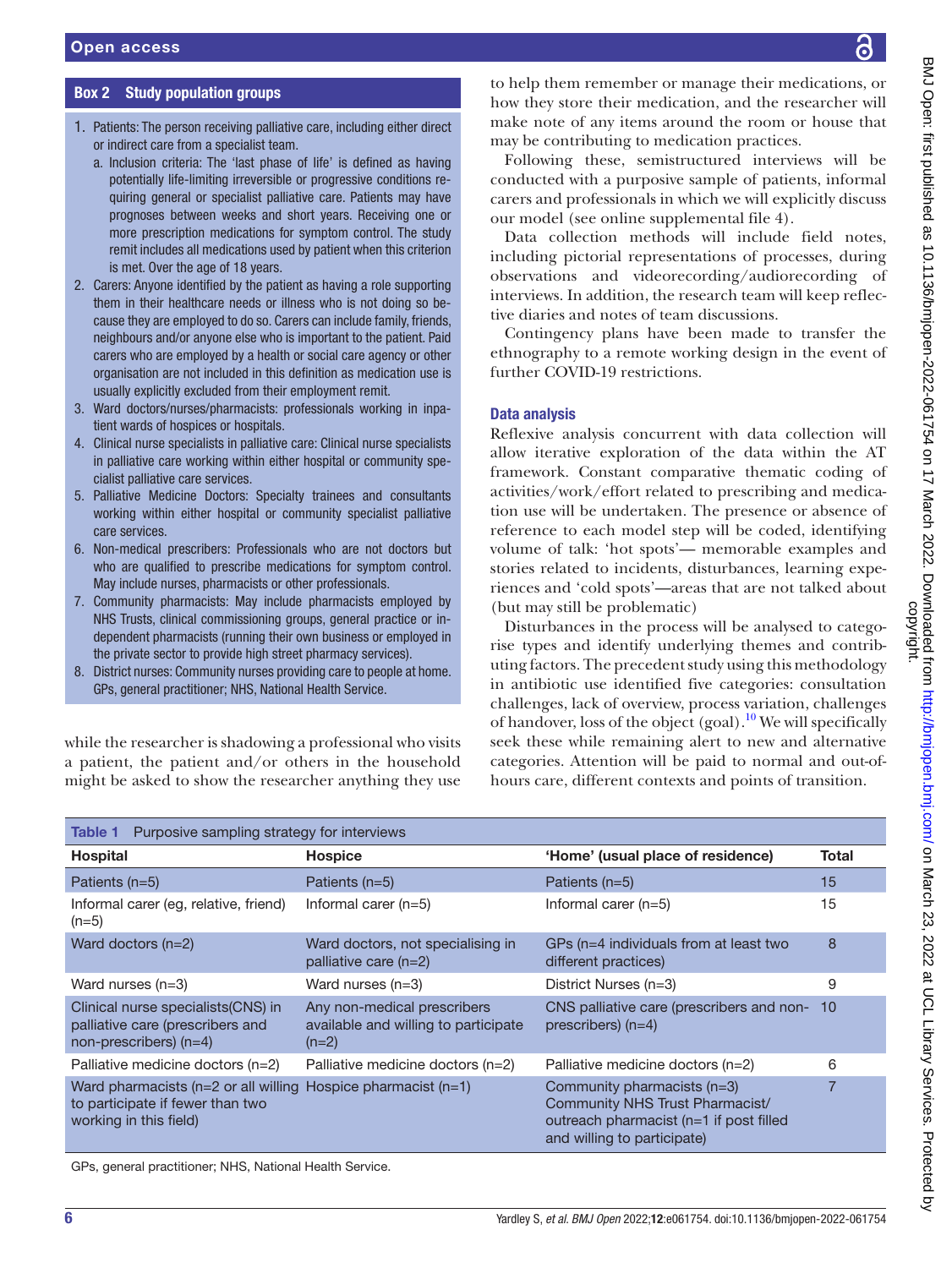## Synthesis of phases 1 and 2

AT provides a framework to make sense of data, building a rich multivoiced picture of work and effort. Ethnographic findings will be integrated with the initial process model to develop it into an experience/practice-based model for practices to ensure people with palliative care needs receive the right medications and with the right support at the right time. We will identify how symptom control can best be effective when processes are distributed across roles and contexts as well as using the final model to identify safety concerns with a focus on understanding underlying themes and contributing factors so that these can become targets for intervention and improvement.

#### Ethics and dissemination

NHS Regional Ethics Committee approval has been obtained. A multiprofessional/expert steering group is supporting the research team. We have consulted widely to consider ethical issues. We recognise that participants may find discussing care and service provision distressing if this prompts reflection on examples where all did not go well. Equally, some participants may find the research encounters therapeutic or useful for reflexive professional practice. We will develop a support protocol for this with each local site/clinical team and will signpost to, or facilitate, referral to additional services as necessary. Both the research fellow (registered pharmacist) and the CI (doctor) are experienced in working in clinical settings and adhering to the standards of confidentiality required.

#### Anticipated outcomes

Understanding the effort and work practices required day to day in the use of prescription medications, and the underlying themes and contributing factors in disruptions is crucial to designing, testing and implementing more efficient care models. This study will produce:

- ► A theoretically informed, empirically evidenced, model of how prescribing and medication use, as a complex multistep process involving multiple people, occurs in a 'typical' English local healthcare economy.
- ► Understanding of underlying themes and contributing factors to challenges in the system.
- Identification of forms of collaborative action in prescribing and medication use.
- Recommendations for system quality indicators.
- ► A toolkit for patients and carers to empower them in conversations with professionals, and for professionals to assess the current processes for prescription medications in their local context. Scrutinising prescribing and medication use practices by applying our model may reduce the need for unanticipated care provision and decrease patient/carer burdens.

#### **Dissemination**

Findings will be disseminated through academic publications, a stakeholder dissemination event and a Plain English report circulated to policymakers, commissioners, clinicians, researchers and the public. We will

seek informed consent for data archiving and use for secondary research purposes including sharing anonymised data with other researchers.

#### Author affiliations

<sup>1</sup> Marie Curie Palliative Care Research Department, University College London, London, UK

2 Central & North West London NHS Foundation Trust, London, London <sup>3</sup>University College London School of Pharmacy, London, UK 4 Pharmacy Department, Imperial College Healthcare NHS Trust, London, UK 5 Faculty of Education, University of Oulu, Oulu, Finland <sup>6</sup>College of Medicine & Health, University of Exeter, Exeter, UK

Twitter Sally-Anne Francis [@sally\\_anne\\_fran](https://twitter.com/sally_anne_fran) and Anu Kajamaa [@AKajamaa](https://twitter.com/AKajamaa)

Contributors BDF, MO, AK and KM coproduced the study design from inception led by SY, making substantive contributions to gaining funding, ethical approval, and writing this protocol. S-AF was recruited to join the research team once funding was secured, making substantive contributions to refining the study design and writing this protocol. All authors have approved the final version.

Funding This work was supported by a Marie Curie Research Grant [MC-19-904] and sponsored by University College London.

Competing interests None declared.

Patient and public involvement Patients and/or the public were involved in the design, or conduct, or reporting, or dissemination plans of this research. Refer to the Methods section for further details.

Patient consent for publication Not applicable.

Provenance and peer review Not commissioned; peer reviewed for ethical and funding approval prior to submission.

Supplemental material This content has been supplied by the author(s). It has not been vetted by BMJ Publishing Group Limited (BMJ) and may not have been peer-reviewed. Any opinions or recommendations discussed are solely those of the author(s) and are not endorsed by BMJ. BMJ disclaims all liability and responsibility arising from any reliance placed on the content. Where the content includes any translated material, BMJ does not warrant the accuracy and reliability of the translations (including but not limited to local regulations, clinical guidelines, terminology, drug names and drug dosages), and is not responsible for any error and/or omissions arising from translation and adaptation or otherwise.

Open access This is an open access article distributed in accordance with the Creative Commons Attribution Non Commercial (CC BY-NC 4.0) license, which permits others to distribute, remix, adapt, build upon this work non-commercially, and license their derivative works on different terms, provided the original work is properly cited, appropriate credit is given, any changes made indicated, and the use is non-commercial. See: [http://creativecommons.org/licenses/by-nc/4.0/.](http://creativecommons.org/licenses/by-nc/4.0/)

#### ORCID iDs

Sarah Yardley<http://orcid.org/0000-0002-1645-642X> Sally-Anne Francis <http://orcid.org/0000-0003-2384-1518> Anu Kajamaa <http://orcid.org/0000-0002-6397-545X>

#### <span id="page-6-0"></span>REFERENCES

- 1 Smith J. *Building a safer NHS for patients: improving medication safety*. London: department of health, 2004. [http://webarchive.](http://webarchive.nationalarchives.gov.uk/20130107105354/http://www.dh.gov.uk/prod_consum_dh/groups/dh_digitalassets/@dh/@en/documents/digitalasset/dh_4084961.pdf) [nationalarchives.gov.uk/20130107105354/http://www.dh.gov.uk/](http://webarchive.nationalarchives.gov.uk/20130107105354/http://www.dh.gov.uk/prod_consum_dh/groups/dh_digitalassets/@dh/@en/documents/digitalasset/dh_4084961.pdf) [prod\\_consum\\_dh/groups/dh\\_digitalassets/@dh/@en/documents/](http://webarchive.nationalarchives.gov.uk/20130107105354/http://www.dh.gov.uk/prod_consum_dh/groups/dh_digitalassets/@dh/@en/documents/digitalasset/dh_4084961.pdf) [digitalasset/dh\\_4084961.pdf](http://webarchive.nationalarchives.gov.uk/20130107105354/http://www.dh.gov.uk/prod_consum_dh/groups/dh_digitalassets/@dh/@en/documents/digitalasset/dh_4084961.pdf)
- 2 Lewis PJ, Dornan T, Taylor D, *et al*. Prevalence, incidence and nature of prescribing errors in hospital inpatients: a systematic review. *[Drug](http://dx.doi.org/10.2165/00002018-200932050-00002)  [Saf](http://dx.doi.org/10.2165/00002018-200932050-00002)* 2009;32:379–89.
- 3 Ross S, Hamilton L, Ryan C, *et al*. Who makes prescribing decisions in hospital inpatients? an observational study. *[Postgrad Med J](http://dx.doi.org/10.1136/postgradmedj-2011-130602)* 2012;88:507–10.
- 4 Ross S, Ryan C, Duncan EM, *et al*. Perceived causes of prescribing errors by junior doctors in hospital inpatients: a study from the protect programme. *[BMJ Qual Saf](http://dx.doi.org/10.1136/bmjqs-2012-001175)* 2013;22:97–102.
- 5 Tully MP, Ashcroft DM, Dornan T, *et al*. The causes of and factors associated with prescribing errors in hospital inpatients: a systematic review. *[Drug Saf](http://dx.doi.org/10.2165/11316560-000000000-00000)* 2009;32:819–36.

्र

BMJ Open: first published as 10.1136/bmjopen-2022-061754 on 17 March 2022. Downloaded from http://bmjopen.bmj.com/ on March 23, 2022 at UCL Library Services. Protected<br>copyright. BMJ Open: first published as 10.1136/bmjopen-2022-061754 on 17 March 2022. Downloaded from <http://bmjopen.bmj.com/> Bm March 23, 2022 at UCL Library Services. Protected by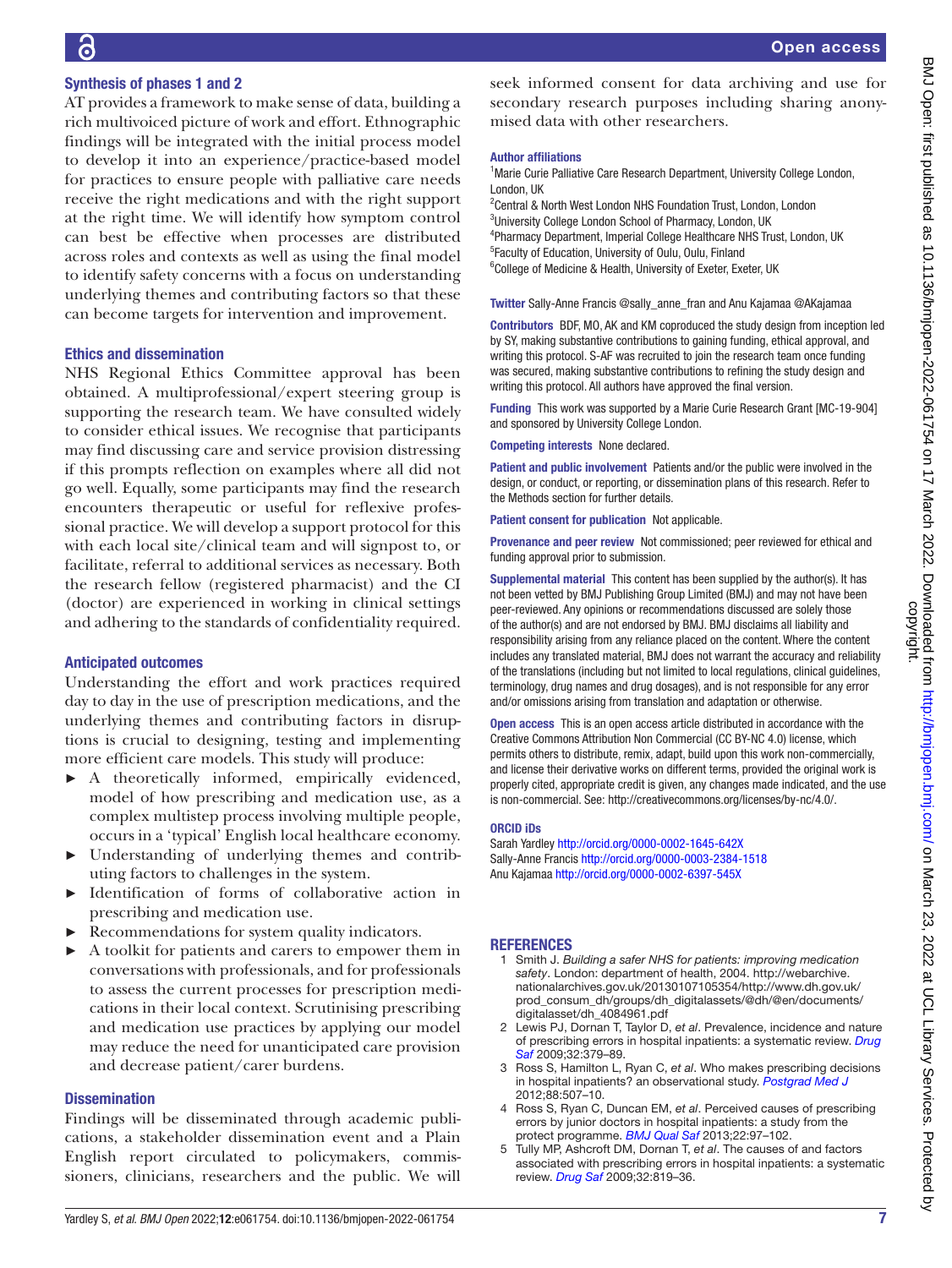## Open access

- 6 Brennan N, Mattick K. A systematic review of educational interventions to change behaviour of prescribers in hospital settings, with a particular emphasis on new prescribers. *[Br J Clin Pharmacol](http://dx.doi.org/10.1111/j.1365-2125.2012.04397.x)* 2013;75:359–72.
- 7 Dean B, Schachter M, Vincent C, *et al*. Causes of prescribing errors in hospital inpatients: a prospective study. *[Lancet](http://dx.doi.org/10.1016/S0140-6736(02)08350-2)* 2002;359:1373–8.
- 8 Woodward HI, Mytton OT, Lemer C, *et al*. What have we learned about interventions to reduce medical errors? *[Annu Rev Public](http://dx.doi.org/10.1146/annurev.publhealth.012809.103544)  [Health](http://dx.doi.org/10.1146/annurev.publhealth.012809.103544)* 2010;31:479–97.
- <span id="page-7-0"></span>9 Yardley I, Yardley S, Williams H, *et al*. Patient safety in palliative care: a mixed-methods study of reports to a national database of serious incidents. *[Palliat Med](http://dx.doi.org/10.1177/0269216318776846)* 2018;32:1353–62.
- <span id="page-7-1"></span>10 Kajamaa A, Mattick K, Parker H, *et al*. Trainee doctors' experiences of common problems in the antibiotic prescribing process: an activity theory analysis of narrative data from UK hospitals. *[BMJ Open](http://dx.doi.org/10.1136/bmjopen-2018-028733)* 2019;9:e028733.
- <span id="page-7-2"></span>11 Bowers B, Ryan R, Kuhn I, *et al*. Anticipatory prescribing of injectable medications for adults at the end of life in the community: a systematic literature review and narrative synthesis. *[Palliat Med](http://dx.doi.org/10.1177/0269216318815796)* 2019;33:160–77.
- <span id="page-7-3"></span>12 Engeström Y. Innovative learning in work teams: Analysing cycles of knowledge creation in practice. In: Engeström Y, Miettinen R, Punämaki E, eds. *Perspectives on activity theory*. Cambridge: CUP, 1999: 377–406.
- 13 Engeström Y. Expansive learning at work: toward an activity theoretical reconceptualization. *[Journal of Education and Work](http://dx.doi.org/10.1080/13639080020028747)* 2001;14:133–56.
- <span id="page-7-8"></span>14 Kajamaa A, Hilli A, Initiatives Clients'. Clients' initiatives and caregivers' responses in the organizational dynamics of care delivery. *[Qual Health Res](http://dx.doi.org/10.1177/1049732313514138)* 2014;24:18–32.
- 15 Engeström Y, Kajamaa A, Nummijoki J. Double stimulation in everyday work: critical encounters between home care workers and their elderly clients. *[Learn Cult Soc Interact](http://dx.doi.org/10.1016/j.lcsi.2014.07.005)* 2015;4:48–61.
- 16 Kajamaa A. Unraveling the helix of change: an activity-theoretical study of healthcare change efforts and their consequences. [Doctoral Thesis]. *Helsinki, Finland: University of Helsinki* 2010 [http://urn.fi/](http://urn.fi/URN:ISBN:978-952-10-6990-1) [URN:ISBN:978-952-10-6990-1](http://urn.fi/URN:ISBN:978-952-10-6990-1)
- <span id="page-7-4"></span>17 Campling N, Richardson A, Mulvey M, *et al*. Self-Management support at the end of life: patients', carers' and professionals' perspectives on managing medicines. *[Int J Nurs Stud](http://dx.doi.org/10.1016/j.ijnurstu.2017.08.019)* 2017;76:45–54.
- 18 Latter S, Campling N, Birtwistle J, *et al*. Supporting patient access to medicines in community palliative care: on-line survey of health professionals' practice, perceived effectiveness and influencing factors. *[BMC Palliat Care](http://dx.doi.org/10.1186/s12904-020-00649-3)* 2020;19:148.
- 19 Bowers B, Redsell SA. A qualitative study of community nurses' decision-making around the anticipatory prescribing of end-of-life medications. *[J Adv Nurs](http://dx.doi.org/10.1111/jan.13319)* 2017;73:2385–94.
- 20 Abuzour AS, Lewis PJ, Tully MP. Practice makes perfect: a systematic review of the expertise development of pharmacist and nurse independent prescribers in the United Kingdom. *[Res Social](http://dx.doi.org/10.1016/j.sapharm.2017.02.002)  [Adm Pharm](http://dx.doi.org/10.1016/j.sapharm.2017.02.002)* 2018;14:6–17.
- 21 Charani E, Castro-Sanchez E, Sevdalis N, *et al*. Understanding the determinants of antimicrobial prescribing within hospitals: the role of "prescribing etiquette". *[Clin Infect Dis](http://dx.doi.org/10.1093/cid/cit212)* 2013;57:188–96.
- 22 Papoutsi C, Mattick K, Pearson M, *et al*. Social and professional influences on antimicrobial prescribing for doctors-in-training: a realist review. *[J Antimicrob Chemother](http://dx.doi.org/10.1093/jac/dkx194)* 2017;72:2418–30.
- 23 Broom A, Broom J, Kirby E. Cultures of resistance? A Bourdieusian analysis of doctors' antibiotic prescribing. *[Soc Sci Med](http://dx.doi.org/10.1016/j.socscimed.2014.03.030)* 2014;110:81–8.
- 24 McLellan L, Yardley S, Norris B, *et al*. Preparing to prescribe: how do clerkship students learn in the midst of complexity? *[Adv Health Sci](http://dx.doi.org/10.1007/s10459-015-9606-0)  [Educ Theory Pract](http://dx.doi.org/10.1007/s10459-015-9606-0)* 2015;20:1339–54.
- 25 McLellan L, Dornan T, Newton P, *et al*. Pharmacist-Led feedback workshops increase appropriate prescribing of antimicrobials. *[J](http://dx.doi.org/10.1093/jac/dkv482)  [Antimicrob Chemother](http://dx.doi.org/10.1093/jac/dkv482)* 2016;71:1415–25.
- 26 Noble C, Brazil V, Teasdale T, *et al*. Developing junior doctors' prescribing practices through collaborative practice: sustaining and transforming the practice of communities. *[J Interprof Care](http://dx.doi.org/10.1080/13561820.2016.1254164)* 2017;31:263–72.
- 27 Lewis PJ, Tully MP. Uncomfortable prescribing decisions in hospitals: the impact of teamwork. *[J R Soc Med](http://dx.doi.org/10.1258/jrsm.2009.090150)* 2009;102:481–8.
- 28 Noble C, Billett S. Learning to prescribe through co-working: junior doctors, pharmacists and consultants. *[Med Educ](http://dx.doi.org/10.1111/medu.13227)* 2017;51:442–51.
- <span id="page-7-5"></span>29 National Institute of Clinical Excellence. Palliative care for adults: strong opioids for pain relief. London: NICE, 2012. Available: <https://www.nice.org.uk/guidance/cg140>[Accessed 6 December 2018].
- <span id="page-7-6"></span>30 Carduff E, Johnston S, Winstanley C, *et al*. What does 'complex' mean in palliative care? Triangulating qualitative findings from 3 settings. *[BMC Palliat Care](http://dx.doi.org/10.1186/s12904-017-0259-z)* 2018;17:12.
- 31 Ryan-Woolley B, McHugh G, Luker K. Exploring the views of nurse prescribing among Macmillan nurses. *[Br J Community Nurs](http://dx.doi.org/10.12968/bjcn.2008.13.4.29026)* 2008;13:171–7.
- 32 Dietz I, Plog A, Jox RJ, *et al*. "Please describe from your point of view a typical case of an error in palliative care": Qualitative data from an exploratory cross-sectional survey study among palliative care professionals. *[J Palliat Med](http://dx.doi.org/10.1089/jpm.2013.0356)* 2014;17:331–7.
- <span id="page-7-7"></span>33 Wilson E, Caswell G, Turner N, *et al*. Managing medicines for patients dying at home: a review of family caregivers' experiences. *[J Pain](http://dx.doi.org/10.1016/j.jpainsymman.2018.08.019)  [Symptom Manage](http://dx.doi.org/10.1016/j.jpainsymman.2018.08.019)* 2018;56:962–74.
- 34 Wilson E, Caswell G, Pollock K. The 'work' of managing medications when someone is seriously ill and dying at home: A longitudinal qualitative case study of patient and family perspectives'. *[Palliat Med](http://dx.doi.org/10.1177/02692163211030113)* 2021;35:1941–50.
- <span id="page-7-9"></span>35 Personal correspondence to authors from Marie Curie research Committee. *during grant application process*.
- <span id="page-7-10"></span>36 Engeström Y. In Routledge Handbook of the medical humanities 2019 London; Routledge. Available: [https://www.taylorfrancis.com/](https://www.taylorfrancis.com/chapters/edit/10.4324/9781351241779-4/medical-work-transition-yrj%C3%B6-engestr%C3%B6m) [chapters/edit/10.4324/9781351241779-4/medical-work-transition](https://www.taylorfrancis.com/chapters/edit/10.4324/9781351241779-4/medical-work-transition-yrj%C3%B6-engestr%C3%B6m)[yrj%C3%B6-engestr%C3%B6m](https://www.taylorfrancis.com/chapters/edit/10.4324/9781351241779-4/medical-work-transition-yrj%C3%B6-engestr%C3%B6m) [Accessed 26 January 2022].
- <span id="page-7-11"></span>37 Pollock K, Wilson E, Caswell G. Managing medicines for patients with serious illness being cared for at home. Available: [https://](https://www.nottingham.ac.uk/research/groups/ncare/projects/managing-medicines-for-patients-with-serious-illnessbeing-cared-for-at-home.aspx) [www.nottingham.ac.uk/research/groups/ncare/projects/managing](https://www.nottingham.ac.uk/research/groups/ncare/projects/managing-medicines-for-patients-with-serious-illnessbeing-cared-for-at-home.aspx)[medicines-for-patients-with-serious-illnessbeing-cared-for-at-home.](https://www.nottingham.ac.uk/research/groups/ncare/projects/managing-medicines-for-patients-with-serious-illnessbeing-cared-for-at-home.aspx) [aspx](https://www.nottingham.ac.uk/research/groups/ncare/projects/managing-medicines-for-patients-with-serious-illnessbeing-cared-for-at-home.aspx) [Accessed 17 Jun 2019].
- 38 Campling N. Accessing medicines at end-of-life: an evaluation of service provision. Available:<http://www.isrctn.com/ISRCTN12762104> [Accessed 17 Jun 2019].
- <span id="page-7-12"></span>39 Anderson JE, Ross AJ, Jayep, Resilient Health Care. Modelling Resilience and Researching the Gap between Work-as-Imagined and Work—as-done. In: Braithwaite J, Wears RL, Hollnagel E, eds. *Reconciling work-as-imagined and work-as-done*. Florida: CRC Press p, 2016: 3. 133–42.
- <span id="page-7-13"></span>40 Kozulin A, Chaiklin S, Karpov Y, *et al*. *Vygotsky's educational theory in cultural context*. Cambridge: Cambridge University Press: 269.
- <span id="page-7-14"></span>41 Kajamaa A. Expanding care pathways: towards interplay of multiple care‐objects. *[International Journal of Public Sector Management](http://dx.doi.org/10.1108/09513551011047288)* 2010;23:392–402.
- <span id="page-7-15"></span>42 Engeström Y, Kajamaa A, Kerosuo H. Process Enhancement Versus Community Building: Transcending the Dichotomy through Expansive Learning. In: Yamazumi K, ed. *Activity theory and fostering learning: developmental interventions in education and work*. Osaka: Center for Human Activity Theory, Kansai University, 2010: 1–28.
- 43 The Joanna Briggs Institute. Joanna Briggs Institute Reviewers' Manual: 2015 edition / supplement: Methodology for JBI Scoping Reviews. *Adelaide, Australia: The Joanna Briggs Institute* 2015 [http://joannabriggs.org/assets/docs/sumari/Reviewers-Manual\\_](http://joannabriggs.org/assets/docs/sumari/Reviewers-Manual_Methodology-for-JBI-Scoping-Reviews_2015_v2.pdf) [Methodology-for-JBI-Scoping-Reviews\\_2015\\_v2.pdf](http://joannabriggs.org/assets/docs/sumari/Reviewers-Manual_Methodology-for-JBI-Scoping-Reviews_2015_v2.pdf)
- <span id="page-7-16"></span>44 James Lind alliance palliative and end-of-life care priority setting partnership. Available: [https://www.jla.nihr.ac.uk/priority-setting](https://www.jla.nihr.ac.uk/priority-setting-partnerships/palliative-and-end-of-life-care/)[partnerships/palliative-and-end-of-life-care/](https://www.jla.nihr.ac.uk/priority-setting-partnerships/palliative-and-end-of-life-care/) [Accessed 26 Jan 2022].
- <span id="page-7-17"></span>45 Ajjawi R, Rees C, Monrouxe LV. Learning clinical skills during bedside teaching encounters in general practice. *[J Workplace Learn](http://dx.doi.org/10.1108/JWL-05-2014-0035)* 2015;27:298–314.
- 46 Larsen DP, Wesevich A, Lichtenfeld J, *et al*. Tying knots: an activity theory analysis of student learning goals in clinical education. *[Med](http://dx.doi.org/10.1111/medu.13295)  [Educ](http://dx.doi.org/10.1111/medu.13295)* 2017;51:687–98.
- 47 Skipper M, Musaeus P, Nøhr SB. The paediatric change laboratory: optimising postgraduate learning in the outpatient clinic. *[BMC Med](http://dx.doi.org/10.1186/s12909-016-0563-y)  [Educ](http://dx.doi.org/10.1186/s12909-016-0563-y)* 2016;16:42.
- <span id="page-7-18"></span>48 Peters MDJ, Godfrey C, McInerney P. Chapter 11: Scoping Reviews (2020 version). In: Aromataris E, Munn Z, eds. *JBI manual for evidence synthesis, JBI*, 2020. <https://synthesismanual.jbi.global>
- <span id="page-7-19"></span>49 Elyan J, Francis S-A, Yardley S. Understanding the potential for pharmacy expertise in palliative care: the value of stakeholder engagement in a theoretically driven mapping process for research. *[Pharmacy](http://dx.doi.org/10.3390/pharmacy9040192)* 2021;9. doi:10.3390/pharmacy9040192. [Epub ahead of print: 26 Nov 2021].
- <span id="page-7-20"></span>50 Tricco AC, Lillie E, Zarin W, *et al*. PRISMA extension for scoping reviews (PRISMA-ScR): checklist and explanation. *[Ann Intern Med](http://dx.doi.org/10.7326/M18-0850)* 2018;169:467–73.
- <span id="page-7-21"></span>51 Cottrell E, Yardley S. Lived experiences of multimorbidity: an interpretative meta-synthesis of patients', general practitioners' and trainees' perceptions. *[Chronic Illn](http://dx.doi.org/10.1177/1742395315574764)* 2015;11:279–303.
- <span id="page-7-22"></span>Rashid M, Hodgson CS, Luig T. Ten tips for conducting focused ethnography in medical education research. *[Med Educ Online](http://dx.doi.org/10.1080/10872981.2019.1624133)* 2019;24:1.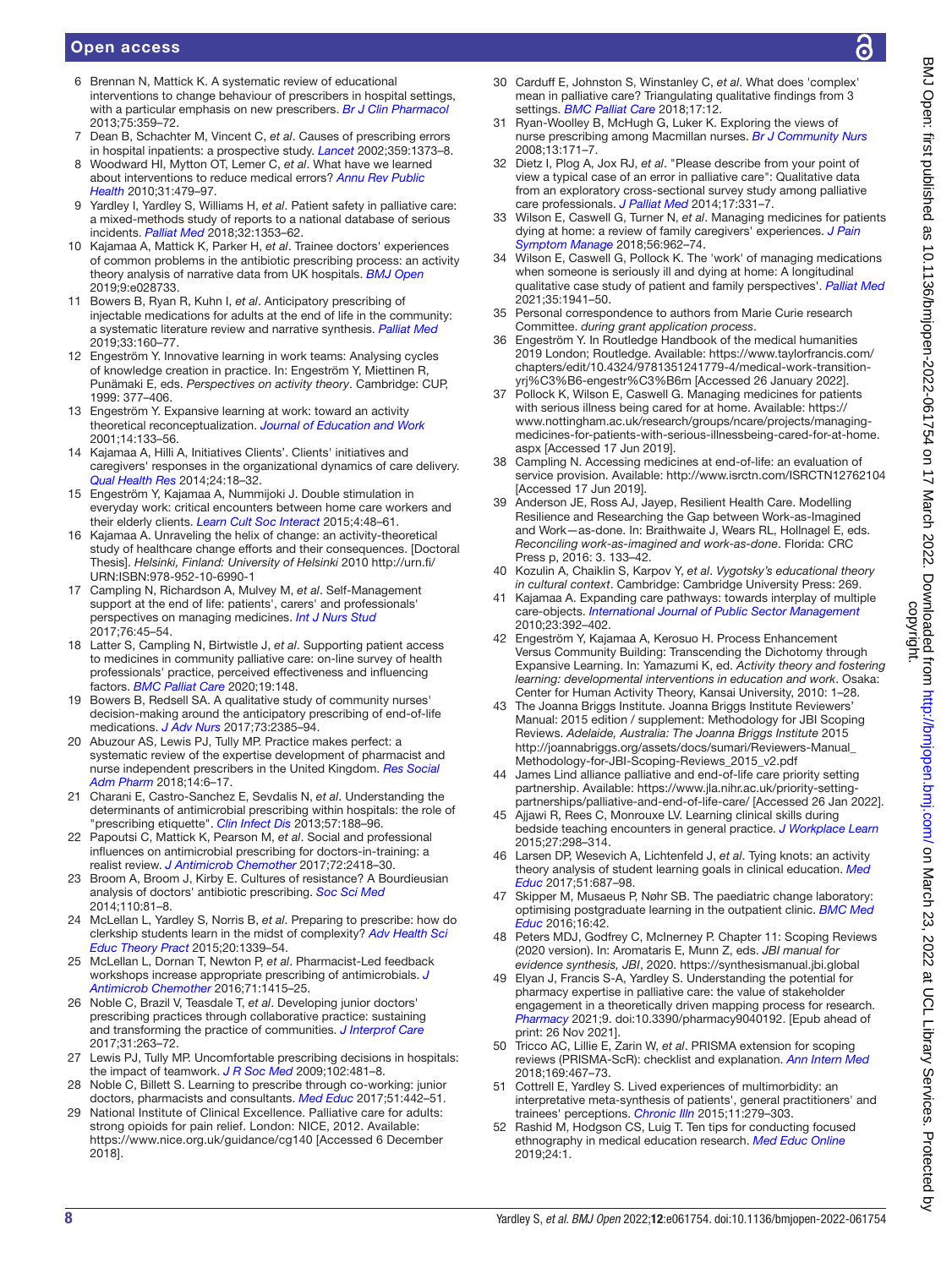## **Supplementary file 1**

Supplementary Table 1: Activity Theory Concepts and Definitions

Supplementary Figure 1: Applied representation for this study

## **Supplementary file 2**

Data extraction form

## **Supplementary file 3**

Scoping review search strategy in Medline Ovid

## **Supplementary file 4**

Interview guide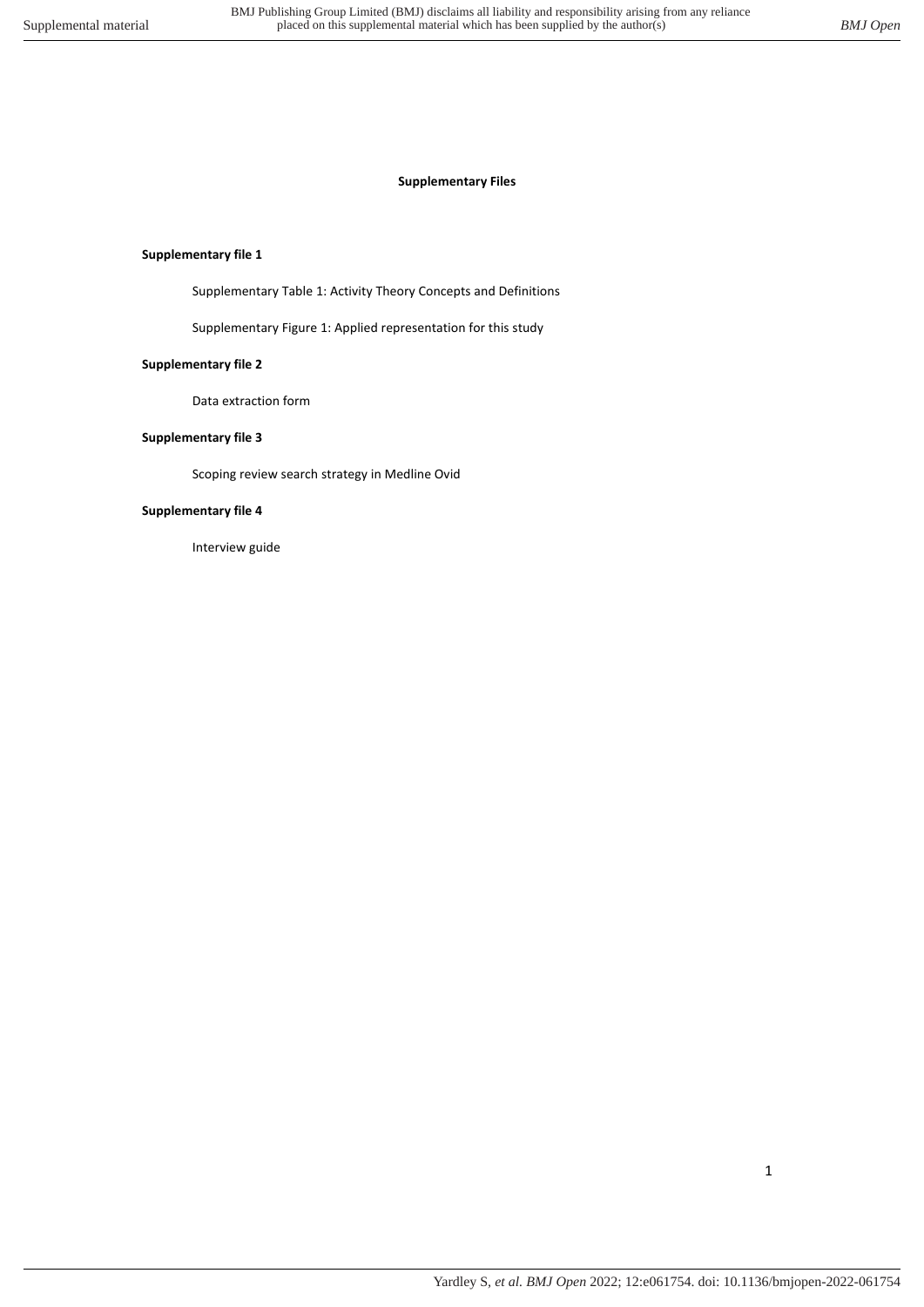## **Supplementary Table 1: Activity Theory Concepts and Definitions**

| Key concept            | Definition                                                                                                                                                                                                                                                                                                        | Application in prescribing and<br>medication use                                                                                                                                                                                                                                                                                                                                                                                        | <b>Explanatory notes</b>                                                                                                                                                                                                                                                                                                                                                                                                                                                                                                                                                                                                                                                                                                                                                                                                                                                                                                                                                                                                                                                                                                                                                                                                                                                                                                                                                                                   |
|------------------------|-------------------------------------------------------------------------------------------------------------------------------------------------------------------------------------------------------------------------------------------------------------------------------------------------------------------|-----------------------------------------------------------------------------------------------------------------------------------------------------------------------------------------------------------------------------------------------------------------------------------------------------------------------------------------------------------------------------------------------------------------------------------------|------------------------------------------------------------------------------------------------------------------------------------------------------------------------------------------------------------------------------------------------------------------------------------------------------------------------------------------------------------------------------------------------------------------------------------------------------------------------------------------------------------------------------------------------------------------------------------------------------------------------------------------------------------------------------------------------------------------------------------------------------------------------------------------------------------------------------------------------------------------------------------------------------------------------------------------------------------------------------------------------------------------------------------------------------------------------------------------------------------------------------------------------------------------------------------------------------------------------------------------------------------------------------------------------------------------------------------------------------------------------------------------------------------|
| Activity               | The work and effort undertaken<br>by people to achieve an object<br>(see below). Always collective,<br>activities include ambiguity,<br>surprise and sensemaking, all of<br>which are considered to<br>generate the potential for<br>change, i.e. expansion of the<br>object, and/or new ways of<br>achieving it. | Processes, work, and efforts<br>undertaken by patients, informal<br>carers and healthcare<br>professionals in prescribing and<br>medication use for symptom<br>control.                                                                                                                                                                                                                                                                 | At its very simplest the task of getting the right medication to the right patient at<br>the right time requires six broad steps:<br>Recognition of need, clinical assessment and decision-making<br>1.<br>Agreeing a prescription (choice of medication, formulation, route of<br>administration) and ensuring this is completed by an appropriately qualified<br>and competent professional<br>Transfer of the prescription to a pharmacy for dispensing of medication<br>3.<br>Delivery of the medication back to the patient<br>4.<br>5.<br>Administration either by the patient or by an appropriate person according to<br>prescribing instructions<br>Monitoring for clinical effects and side-effects as well as levels of supply and<br>6.<br>repeat requests and the disposal of medications no longer required<br>A commonly overlooked additional step when patients die at home is the<br>management of medications during the post-death bereavement period. These<br>steps demonstrate that to view prescribing and medication use as the activity of an<br>individual is a flawed approach <sup>1</sup> and greater understanding is needed of how each<br>is achieved, by whom if we are to understand the sources of frustration in<br>prescribing and medication use for patients, carers and professionals then identify<br>potential improvement targets that are meaningful to them. |
| <b>Activity System</b> | Historically evolving systems<br>within organisations/contexts<br>where activities take place.                                                                                                                                                                                                                    | For this study we have centred our<br>focus on the patient. Therefore,<br>our unit of analysis is patients'<br>activity system incorporating the<br>whole multi-step task of getting<br>the right medication at the right<br>time, and we will consider how<br>their activity system has interacted<br>with each context in their<br>narratives of experiences at home,<br>in hospice and in hospital and<br>when moving between these. | Increasingly in healthcare the boundaries between activity systems are blurred.<br>With respect to prescribing and medication use, each context of home, hospice<br>and hospital might each be considered as a separate activity system. However, the<br>object of prescribing and medication use within each activity system can also be<br>conceptualised as shared activities, within any setting in a local health economy<br>where people with palliative care needs might be found.<br>This is because the whole multi-step task of prescribing and medication use<br>encompasses everything from identifying a palliative care need that requires<br>medication to deciding what to prescribe, prescribing, dispensing and delivering<br>supply to patients and administration in the context of providing holistic symptom<br>control for people according to need, and regardless of diagnosis or location.                                                                                                                                                                                                                                                                                                                                                                                                                                                                                       |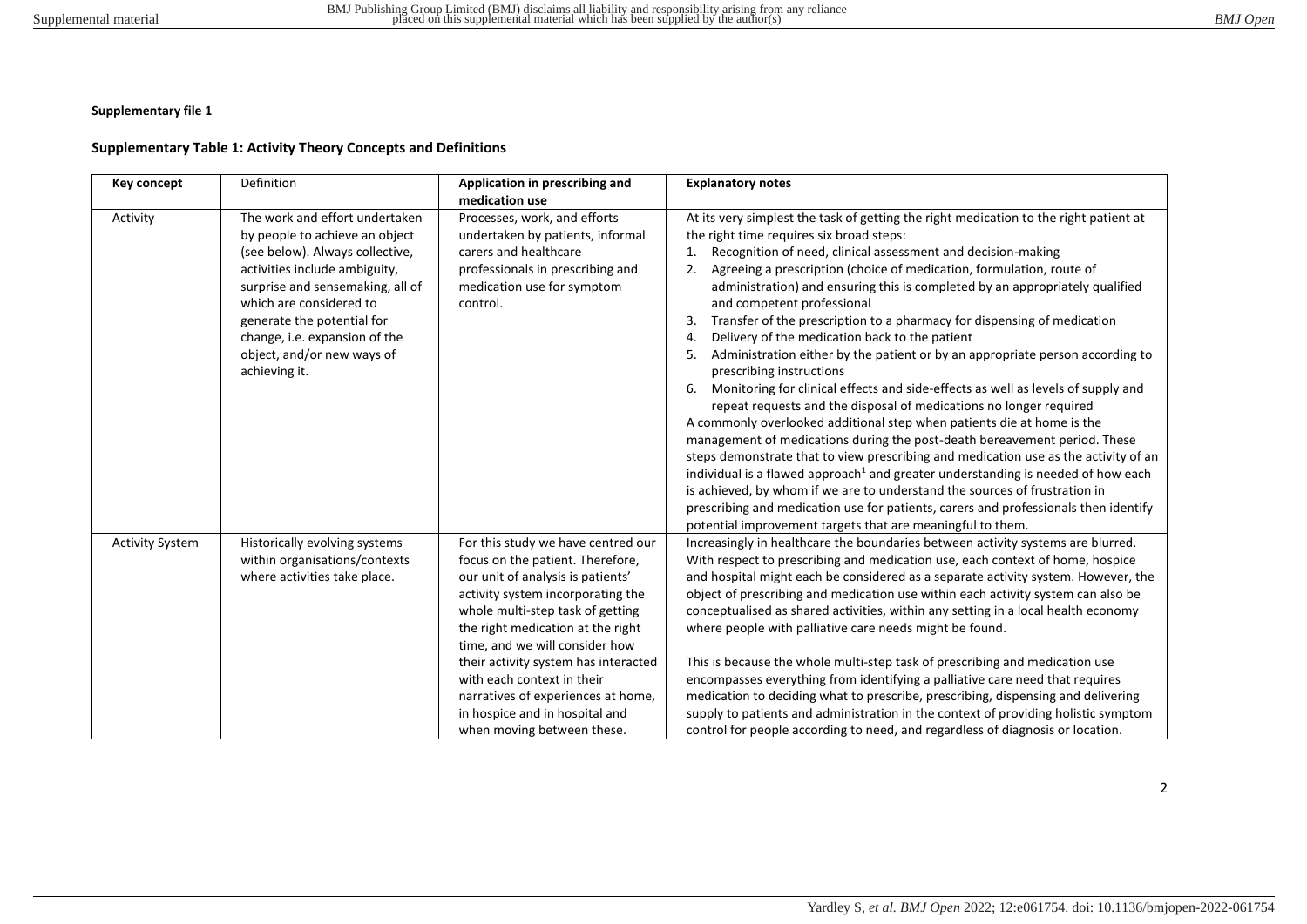| Community                                                                                 | People around the subject who<br>are engaged in activities to<br>achieve the object.                                                                                                                                                                                                                                                                                                                                                                                                                                                                                                                                                                                                                  | Achieving the object requires<br>collective action of a large<br>community of professionals<br>together with patients and their<br>informal network of carers (such<br>as family and friends).                                                                                                                                                                                                                                                                                                                                                                                                                                                       | Multiple relations should be analysed while seeking to also analyse the systemic<br>whole.<br>Further complexities arise from societal myths and misconceptions about the<br>purpose of palliative care and intended outcomes of using medications. The<br>emotionally charged nature of interactions within palliative care may place<br>particular demands on patients, those significant to them and professionals, with<br>implications for their wellbeing.                                                                                                                                                                                                                                                                                                                                                                                                                                                                                                                      |
|-------------------------------------------------------------------------------------------|-------------------------------------------------------------------------------------------------------------------------------------------------------------------------------------------------------------------------------------------------------------------------------------------------------------------------------------------------------------------------------------------------------------------------------------------------------------------------------------------------------------------------------------------------------------------------------------------------------------------------------------------------------------------------------------------------------|------------------------------------------------------------------------------------------------------------------------------------------------------------------------------------------------------------------------------------------------------------------------------------------------------------------------------------------------------------------------------------------------------------------------------------------------------------------------------------------------------------------------------------------------------------------------------------------------------------------------------------------------------|---------------------------------------------------------------------------------------------------------------------------------------------------------------------------------------------------------------------------------------------------------------------------------------------------------------------------------------------------------------------------------------------------------------------------------------------------------------------------------------------------------------------------------------------------------------------------------------------------------------------------------------------------------------------------------------------------------------------------------------------------------------------------------------------------------------------------------------------------------------------------------------------------------------------------------------------------------------------------------------|
| Contradictions                                                                            | Contradictions occur within and<br>between activity systems on<br>several levels:<br>Primary contradictions occur<br>when there are internal<br>contradictions within the<br>elements of the activity system,<br>e.g. use value vs. exchange value<br>in the object.<br>Secondary contradictions occur<br>between different elements of<br>the system e.g. subject vs rules.<br>Tertiary contradictions occur<br>when there is difference<br>between the object of the<br>prevailing activity and a new<br>activity through resistance to<br>change.<br>Quaternary contradictions arise<br>in parallel with the generalization<br>of the new activity between the<br>new activity and its neighboring | We will explore contradictions as a<br>cause of disturbances in the study.<br>Contradictions and disturbances in<br>activity processes do create<br>problems - such as the daily<br>hassles of prescribing and<br>medication use reported by<br>patients, carers and healthcare<br>staff alike - but also offer targets<br>for new collectively generated<br>solutions:<br>"The distance between the present<br>everyday actions of the individuals<br>and the historically new form of<br>the societal activity that can be<br>collectively generated as a solution<br>to the double bind potentially<br>embedded in everyday actions" <sup>2</sup> | Examples of each type will be sought. These might include things such as who<br>should be prescribing and following up medication use, how different contexts<br>permit different levels of patient choice in medication use or when an expert may<br>choose to deviate from usual practice for specific reasons but this is not clearly<br>communicated to others.<br>Equally from a patient perspective, contradictions may arise between different<br>priorities e.g. achieving good pain control versus beliefs about the use of strong<br>analgesia such as opioids.<br>Contradictions may also arise in different perceptions and assumptions about<br>whose role or responsibility it is to contribute what activity within and when a<br>patient moves between settings.<br>Rather than viewing contradictions negatively within activity theory these will be<br>viewed as sources of disturbance that hold the key to change and potential for<br>improvement and learning. |
| Disturbances/<br>Deviations (used<br>interchangeably<br>in Activity Theory<br>literature) | activities (conflicts with others).<br>These are:<br>"deviations from the normal<br>scripted course of events in the<br>work process, normal being<br>defined by plans, explicit rules<br>and instructions, or tacitly<br>assumed traditions. A<br>disturbance may occur between                                                                                                                                                                                                                                                                                                                                                                                                                      | The concept of disturbance will be<br>used to explore prescribing and<br>medication use processes,<br>presented as chronological patient<br>experiences and in our study, are<br>treated as important tools for<br>rethinking and developing<br>healthcare processes.                                                                                                                                                                                                                                                                                                                                                                                | Activity systems (of patients, carers and professionals within and during transitions<br>between home, hospital and hospice) are interdependent and at the same time<br>potentially tension-laden relationships with each other, generating disturbances.<br>Disturbances in care processes and may hinder holistic management of patient<br>care. However, instead of being viewed as error-causing phenomena, we view<br>disturbances as an inherent feature of work processes and as drivers for change<br>and development. <sup>4,5,6,7</sup> Deviations may occur because of competing pressures or<br>priorities. For example, while effective symptom control may be the intended                                                                                                                                                                                                                                                                                              |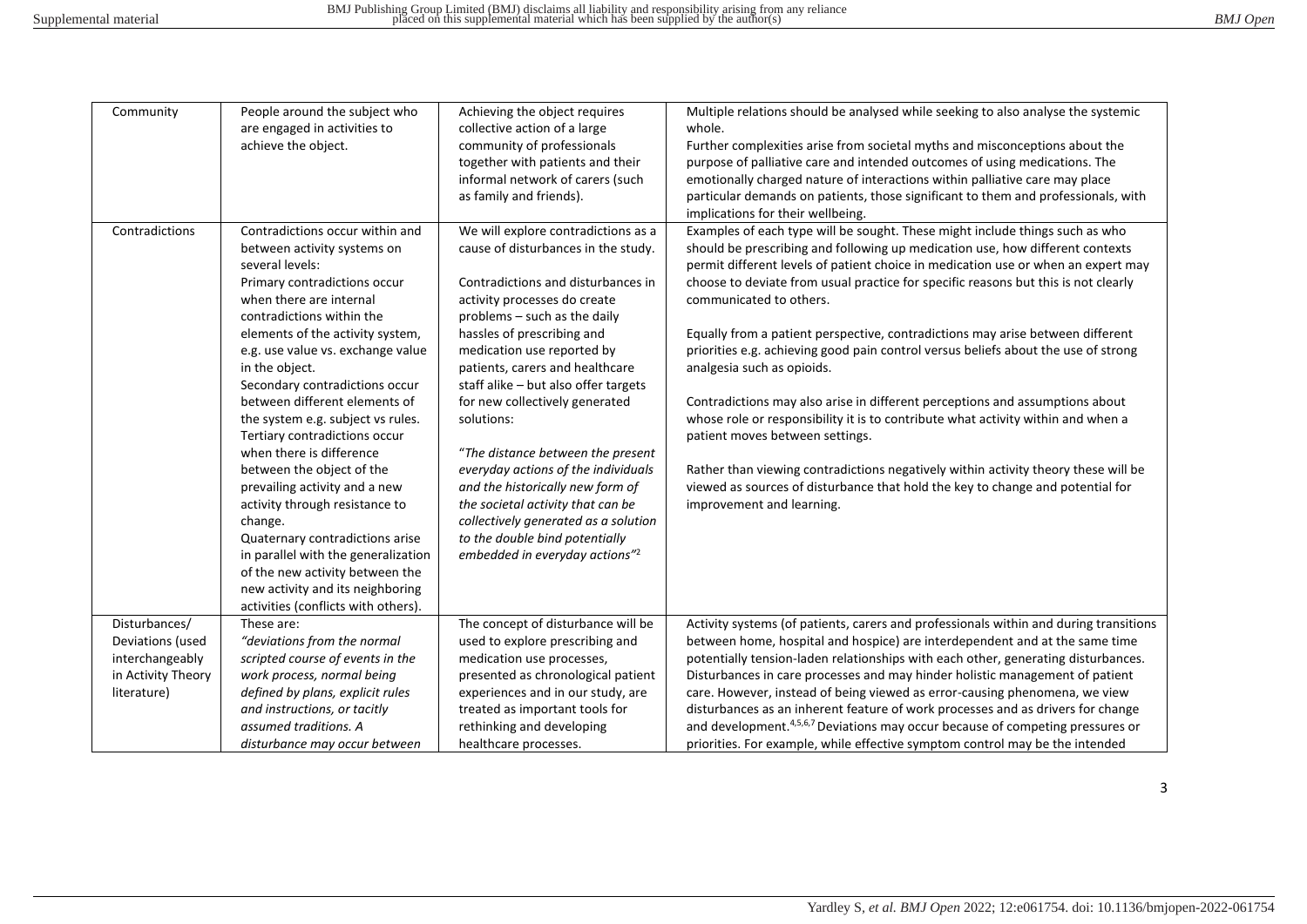|                        | people and their instruments, or<br>between two or more people.<br>Disturbances appear in the form<br>of an obstacle, difficulty, failure,<br>disagreement, or conflict" <sup>3</sup>                                                                                                        |                                                                                                                                                                                                                                                                                                                                                                                                                                            | object of activity competing objects such as the desire to please or avoid<br>confrontation may cause disturbances in the process as may system failures or<br>guidelines/protocols that are not practical to apply.                                                                                                                                                                                                                                                                                                                                                                     |
|------------------------|----------------------------------------------------------------------------------------------------------------------------------------------------------------------------------------------------------------------------------------------------------------------------------------------|--------------------------------------------------------------------------------------------------------------------------------------------------------------------------------------------------------------------------------------------------------------------------------------------------------------------------------------------------------------------------------------------------------------------------------------------|------------------------------------------------------------------------------------------------------------------------------------------------------------------------------------------------------------------------------------------------------------------------------------------------------------------------------------------------------------------------------------------------------------------------------------------------------------------------------------------------------------------------------------------------------------------------------------------|
| Divisions of<br>labour | The divisions of labour describe<br>how different individuals / roles<br>act on the object of the activity.                                                                                                                                                                                  | Who is responsible to enact and<br>ensure safety in each step of the<br>process describes the division of<br>labour. In reality this may not be<br>clear or straightforward in all<br>situations.                                                                                                                                                                                                                                          | Divisions of labour tend to occur through use of implicit as well as explicitly<br>developed norms (i.e. how we do things around here as well as officially promoted<br>ways of how things should be done). Power is an important consideration in<br>divisions of labour as inequalities in power will alter how divisions occur and are<br>understood. Divisions may also evolve over time but will be influenced by what has<br>historically been in place.                                                                                                                           |
| Expansive<br>learning  | In activity theory positive<br>evolution and development of<br>practice is framed as 'expansive<br>learning' - that is learning which<br>occurs through people<br>interacting each other and co-<br>producing new ways of working<br>that better suit the goal to which<br>they are working. | In order to understand how this<br>can be achieved and where system<br>breakdowns, barriers and<br>facilitators or problems lie study of<br>the existing practice and<br>workplace context in which a<br>particular goal, such as prescribing<br>safety and effectively, is needed. In<br>doing so it is important to pay<br>attention to anything that creates<br>a disturbance from<br>ideal/intended/what happens on<br>paper practice. | This type of learning can often start as in-situ 'work-arounds' that people develop<br>informally. Research attempts to capture this so that it can be utilised further,<br>bringing frontline innovations and initiatives into improvement strategies.                                                                                                                                                                                                                                                                                                                                  |
| Mediating<br>artefacts | The use of artefacts (tools and<br>instruments) ideally driven by<br>collective object-related motives<br>to mediate actions between<br>subjects and objects in the<br>context of work.                                                                                                      | Examples include:<br>Using pathway protocols to<br>standardize care procedures<br>Medication administration / Drug<br>charts<br>Prescriptions (known as FP10s)<br>Equipment for medication use                                                                                                                                                                                                                                             | People both use inanimate mediating artefacts in their interactions with each<br>other and assign these artefacts a place in the system. Understanding when an<br>artefact has 'taken on a life of its own' i.e. is being used beyond its original intent<br>or in novel ways to achieve / disrupt achievement of an object is important in<br>understanding the dynamics of the community.                                                                                                                                                                                              |
| Object (goal)          | Essentially what the subject<br>needs and what the system and<br>community should be trying to<br>achieve.<br>The object includes a collective<br>motive (goal/outcome) and                                                                                                                  | The object of prescribing and<br>medication use in palliative and<br>end-of-life care is to achieve the<br>best possible symptom control by<br>delivering the right medication to<br>the right person in a timely<br>manner.                                                                                                                                                                                                               | The sense and meaning of actions are attached to the object of an activity. Best<br>possible symptom control is a collective object which enables a wider<br>understanding of patient care and 'patient centredness' than the various specific<br>potentially competing objects held by the many people involved in the process (i.e.<br>professionals and carers as well as patients may also have other objects they<br>pursue simultaneously, for example seeking to contain risks from potential side<br>effects, or seeking to either share in or opt-out of prescribing decisions) |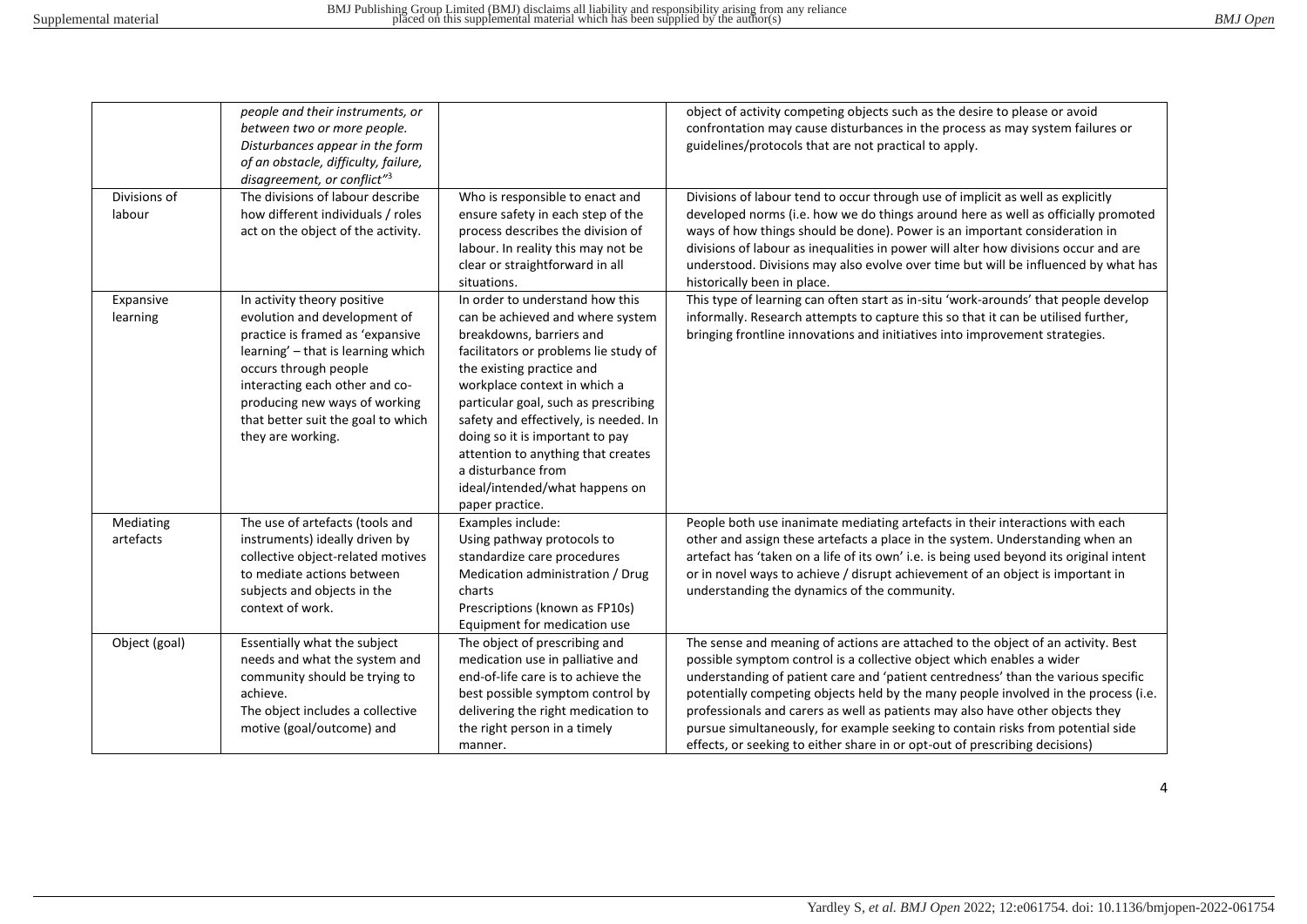|                                                                                                                                                                                               | connects actions of individuals to                    |                                                                                                 | The concept of <i>object</i> can potentially widen our understanding of why                                                                                                                                                                                                                                                                                                                                                              |  |  |  |  |
|-----------------------------------------------------------------------------------------------------------------------------------------------------------------------------------------------|-------------------------------------------------------|-------------------------------------------------------------------------------------------------|------------------------------------------------------------------------------------------------------------------------------------------------------------------------------------------------------------------------------------------------------------------------------------------------------------------------------------------------------------------------------------------------------------------------------------------|--|--|--|--|
|                                                                                                                                                                                               | larger systems.                                       |                                                                                                 | disturbances take place. The existence of the multiple, specific and sometimes                                                                                                                                                                                                                                                                                                                                                           |  |  |  |  |
|                                                                                                                                                                                               |                                                       |                                                                                                 | competing objects typically causes disturbances in care processes. The flexible                                                                                                                                                                                                                                                                                                                                                          |  |  |  |  |
|                                                                                                                                                                                               |                                                       |                                                                                                 | aligning of the different and competing objects calls for the collective reflection,                                                                                                                                                                                                                                                                                                                                                     |  |  |  |  |
|                                                                                                                                                                                               |                                                       |                                                                                                 | negotiation and reconceptualization of the object to enhance collaboration in the                                                                                                                                                                                                                                                                                                                                                        |  |  |  |  |
|                                                                                                                                                                                               |                                                       |                                                                                                 | provision of patient care. <sup>8</sup>                                                                                                                                                                                                                                                                                                                                                                                                  |  |  |  |  |
| Rules                                                                                                                                                                                         | The parameters within which<br>activities take place. | These can be implicit (how things<br>work around here) or explicit (e.g.<br>legal regulations). | Due to the medications used there are complex and variable systems for<br>prescribing, dispensing and administering in different settings and perspectives on<br>division of labour to achieve this vary. The rules by which different people in the<br>system are guided and constrained also vary and members of the community of<br>professionals may or may not be party to understanding the context and<br>capabilities of others. |  |  |  |  |
| Subject                                                                                                                                                                                       | The person who the object<br>should serve.            | In this case the patient.                                                                       |                                                                                                                                                                                                                                                                                                                                                                                                                                          |  |  |  |  |
| While we note that objects, rules, community and division of labour can be unclear, implicit and/or fluctuating this table provides an overview of these and other key concepts in Activity   |                                                       |                                                                                                 |                                                                                                                                                                                                                                                                                                                                                                                                                                          |  |  |  |  |
| Theory. Understanding different perspectives on the specifics of the listed concepts is an essential part of using Activity Theory as a guiding framework for research. We have given a brief |                                                       |                                                                                                 |                                                                                                                                                                                                                                                                                                                                                                                                                                          |  |  |  |  |
| definition for each, followed by its potential application in our study of prescribing and medication use, and provided further explanatory notes to help those unfamiliar with this          |                                                       |                                                                                                 |                                                                                                                                                                                                                                                                                                                                                                                                                                          |  |  |  |  |
| sociocultural theoretical approach. These have been modified from previous work studying antibiotic prescribing by members of the research team. <sup>9</sup>                                 |                                                       |                                                                                                 |                                                                                                                                                                                                                                                                                                                                                                                                                                          |  |  |  |  |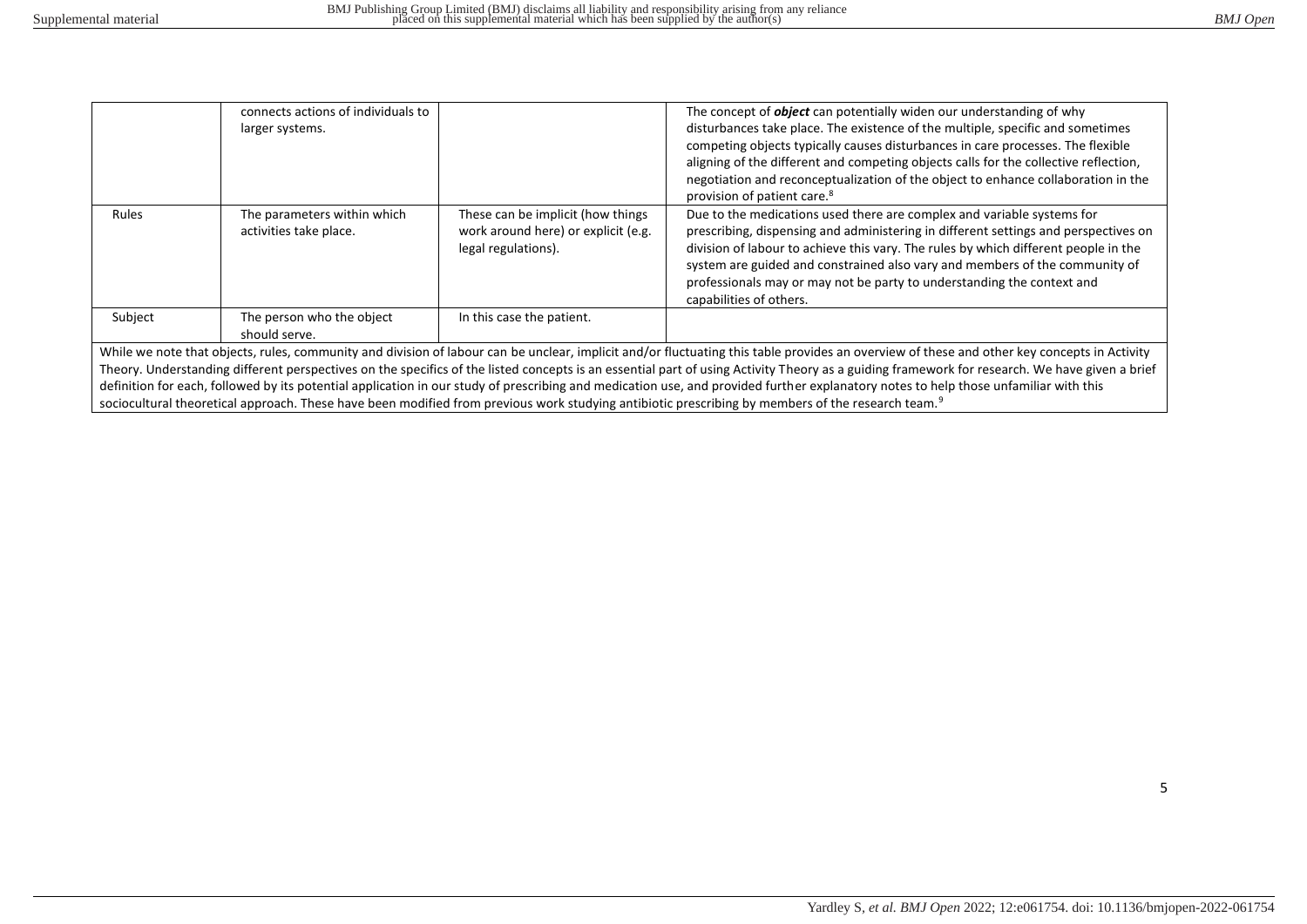# **Supplementary Figure 1: Applied representation for this study<sup>10</sup>**

Activity Theory is our methodological framework for understanding the processes and practices occurring from point of clinical decision that medication is needed to patient administration.



Using this framework we can place the patient and prescriber as subjects within a wider community of families, friends, carers and healthcare professionals between whom interactions will occur and the work of achieving the goal of symptom control through provision of the right medication at the right time regardless of setting requires a functional division of labour that meets everyone's understanding of the rules of 'how things work around here'.

The upper part of the diagram represents individual and group actions embedded in a collective system. The subject is whoever the activity (work, effort) is designed to benefit, for example patients. The instruments (tools, signs, artefacts) are the things used to achieve the benefit (for example a written prescription). The object is the goal of the activity (for example, medication for pain control) and the outcome is both the impact of the activity (does the patient get the medication when they need it and does it relieve them of pain) and the sense or meaning created by the patient and others about the activity.

The bottom part of the diagram provides a collective focus on the patient's environment, relationships and context. The community represents others around them (for example informal carers, healthcare professionals). The rules describe how formal systems and informal practices shape the activity – these may be written in policies (for example prescribing guidelines) or unwritten accepted norms (for example local preferences for one sort of medication over another for pain). The division of labour represents the differing roles and responsibilities of everyone involved in the activity. Divisions of labour are commonly characterised by ambiguity, interpretation and potential for change in complex systems involving many different people.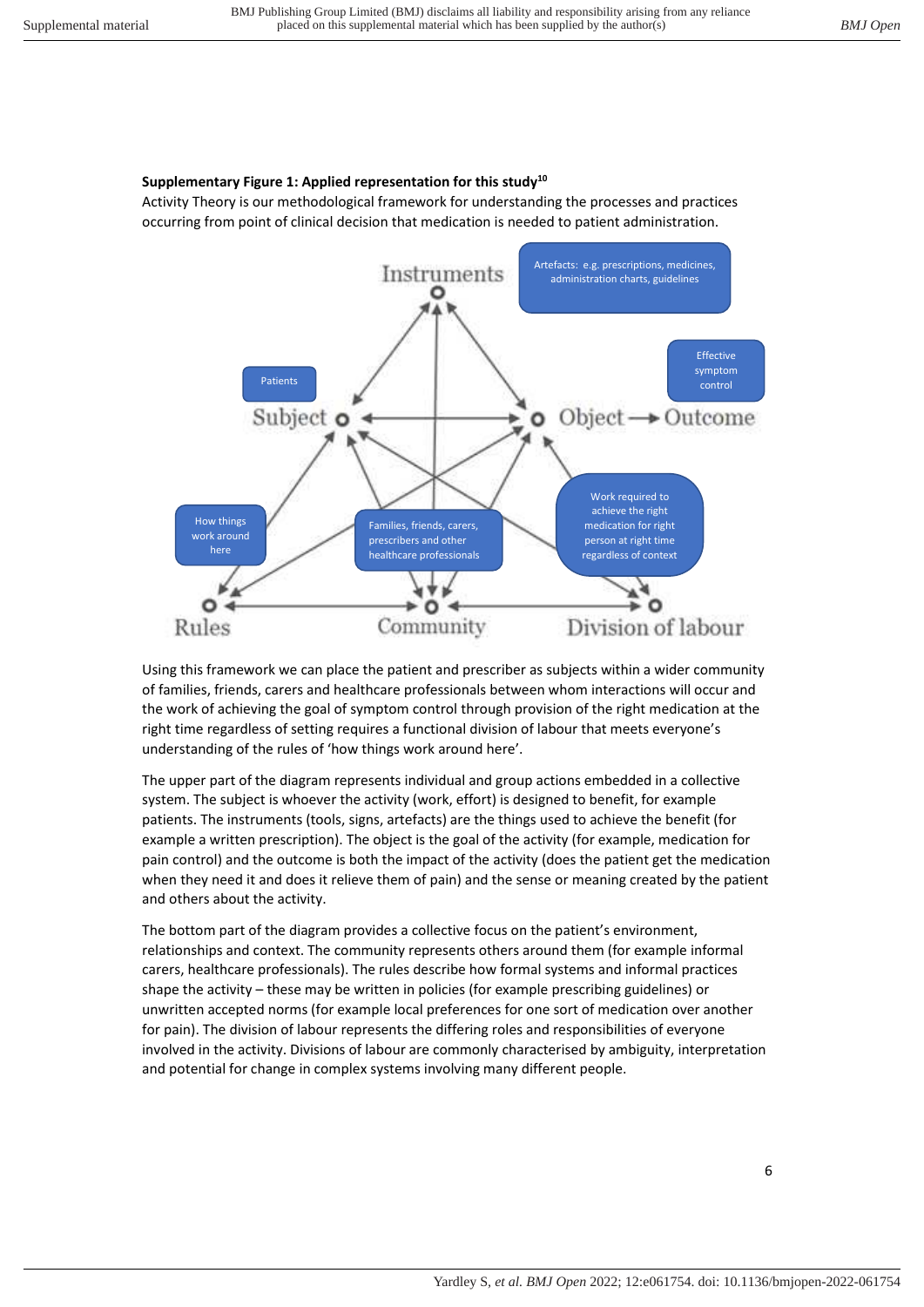#### **Data extraction form**

| Reference:<br>Authors and<br>year of<br>publication | Country<br>of origin | Main<br>study<br>aim | Study<br>design | Perspectives<br>represented<br>(e.g. doctor,<br>nurse,<br>pharmacist,<br>patient, carer) | Context:<br>home,<br>hospital,<br>hospice or<br>transitions<br>between<br>these | Steps in<br>processes<br>included<br>in study | Problems<br>and<br>challenges<br>reported | Potential<br>solutions or<br>workarounds<br>reported or<br>suggested | Other key<br>findings that<br>relate to the<br>scoping<br>review<br>question/s | Strength<br>score |
|-----------------------------------------------------|----------------------|----------------------|-----------------|------------------------------------------------------------------------------------------|---------------------------------------------------------------------------------|-----------------------------------------------|-------------------------------------------|----------------------------------------------------------------------|--------------------------------------------------------------------------------|-------------------|
|                                                     |                      |                      |                 |                                                                                          |                                                                                 |                                               |                                           |                                                                      |                                                                                |                   |
|                                                     |                      |                      |                 |                                                                                          |                                                                                 |                                               |                                           |                                                                      |                                                                                |                   |
|                                                     |                      |                      |                 |                                                                                          |                                                                                 |                                               |                                           |                                                                      |                                                                                |                   |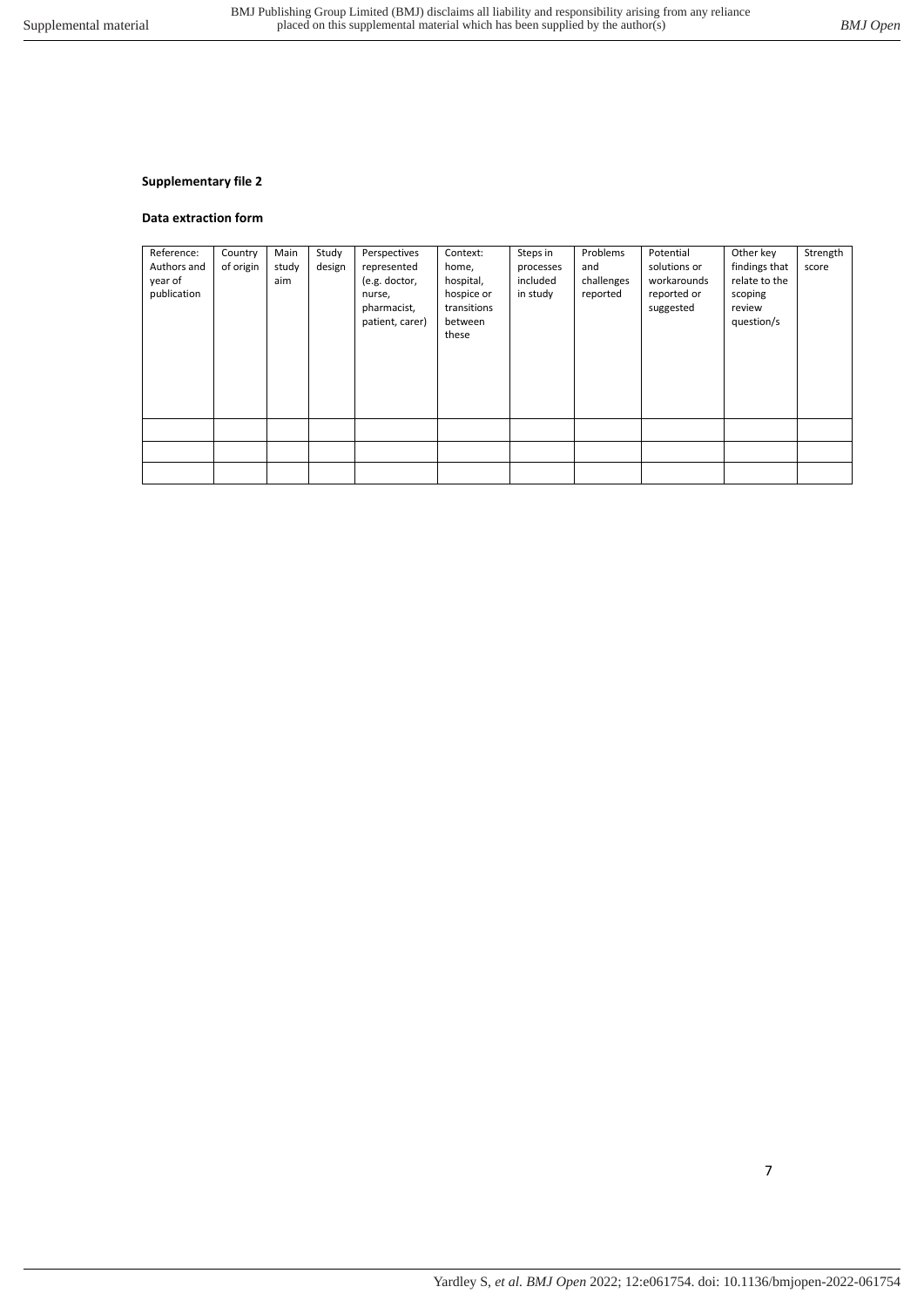## **Scoping review search strategy**

## Medline (Ovid)

Search conducted 14 July 2021

| <b>Search</b>  | Query                                                                                                                                                                                                                                                                                                                                                                                                                                                                                                                                                                                                                                                                                                                                                                                                                                                                                                                                                                                                                                                                                                                                                                                                                                                                                                                                                                                                                      | <b>Records</b><br>retrieved |
|----------------|----------------------------------------------------------------------------------------------------------------------------------------------------------------------------------------------------------------------------------------------------------------------------------------------------------------------------------------------------------------------------------------------------------------------------------------------------------------------------------------------------------------------------------------------------------------------------------------------------------------------------------------------------------------------------------------------------------------------------------------------------------------------------------------------------------------------------------------------------------------------------------------------------------------------------------------------------------------------------------------------------------------------------------------------------------------------------------------------------------------------------------------------------------------------------------------------------------------------------------------------------------------------------------------------------------------------------------------------------------------------------------------------------------------------------|-----------------------------|
| S <sub>1</sub> | exp Patients/ OR exp Caregivers/ OR exp Spouses/ OR exp Family/ OR exp Friends/<br>OR Partner*.mp. OR carer*.mp. OR care giv*.mp. OR caregiv*.mp.                                                                                                                                                                                                                                                                                                                                                                                                                                                                                                                                                                                                                                                                                                                                                                                                                                                                                                                                                                                                                                                                                                                                                                                                                                                                          | 660,455                     |
| S <sub>2</sub> | Nurs*.mp. OR pharmacist*.mp. OR clinician*.mp. OR doctor*.mp.                                                                                                                                                                                                                                                                                                                                                                                                                                                                                                                                                                                                                                                                                                                                                                                                                                                                                                                                                                                                                                                                                                                                                                                                                                                                                                                                                              | 1,142,041                   |
| S <sub>3</sub> | <b>S1 OR S2</b>                                                                                                                                                                                                                                                                                                                                                                                                                                                                                                                                                                                                                                                                                                                                                                                                                                                                                                                                                                                                                                                                                                                                                                                                                                                                                                                                                                                                            | 1,705,544                   |
| S4             | exp medication therapy management/ OR prescri*.mp. OR exp Pharmacy Service,<br>Hospital/ OR medic* management.mp. OR medic* reconcil*.mp. OR medic*<br>safety.mp. OR medic* treatment.mp. OR exp Medication Errors/ OR medic*<br>error.mp. OR exp Inappropriate Prescribing/ OR Inappropriate prescrib*.mp. OR<br>suboptimal prescribe*.mp. OR exp Patient Safety/ OR patient safety.mp. OR side<br>effect.mp. OR drug related side effects.mp. OR adverse drug reaction.mp. OR exp<br>"Drug-Related Side Effects and Adverse Reactions"/ OR prescrip* appropriate*.mp.<br>OR drug prescriptions.mp. OR exp Drug Prescriptions/ OR prescription<br>appropriateness.mp. OR medic* review.mp. OR drug related problems.mp. OR Drug<br>Interactions/ OR (drug adj1 safety).mp. OR patient harm.mp. OR Patient Harm/ OR<br>exp Medication Systems/ OR exp Drug Utilization/ OR drug utilisation review.mp.<br>OR exp "Drug Utilization Review"/ OR (utiliz* OR utilis* OR dispens*).mp. OR exp<br>Patient-Centered Care/ OR patient centred care.mp. OR exp Pharmaceutical<br>Preparations/ OR exp Drug Dosage Calculations/ OR exp Drug Prescriptions/ OR exp<br>Polypharmacy/ OR self administration.mp. OR exp Self Administration/ OR exp<br>Prescription Drugs/ OR exp "Off-Label Use"/ OR exp Infusion Pumps/ OR exp<br>Infusions, Subcutaneous/ OR exp Injections, Subcutaneous/ OR medication*.mp.<br>OR medicine*.mp. | 3,299,100                   |
| S <sub>5</sub> | exp after-hours care/ OR exp "delivery of health care, integrated"/ OR exp practice<br>patterns, pharmacists'/ OR exp practice patterns, nurses'/ OR exp practice patterns,<br>physicians'/ OR exp professional practice gaps/ OR exp patient care team/ OR exp<br>nursing, team/                                                                                                                                                                                                                                                                                                                                                                                                                                                                                                                                                                                                                                                                                                                                                                                                                                                                                                                                                                                                                                                                                                                                          | 149, 956                    |
| S <sub>6</sub> | <b>S4 OR S5</b>                                                                                                                                                                                                                                                                                                                                                                                                                                                                                                                                                                                                                                                                                                                                                                                                                                                                                                                                                                                                                                                                                                                                                                                                                                                                                                                                                                                                            | 3,396,358                   |
| S7             | exp Terminally III/ OR exp Terminal Care/ OR exp Palliative Care/ OR (Hospice and<br>palliative care nursing).mp. OR exp Hospice Care/ OR exp Palliative Medicine/ OR<br>palliat*.mp. OR CSCI.mp. OR Continuous subcutaneous infusion.mp. OR Just in case 150,547<br>medic*.mp. OR symptom control.mp. OR syringe pump.mp. OR syringe driver.mp.<br>OR McKinley.mp.                                                                                                                                                                                                                                                                                                                                                                                                                                                                                                                                                                                                                                                                                                                                                                                                                                                                                                                                                                                                                                                        |                             |
| S8             | S6 AND S7                                                                                                                                                                                                                                                                                                                                                                                                                                                                                                                                                                                                                                                                                                                                                                                                                                                                                                                                                                                                                                                                                                                                                                                                                                                                                                                                                                                                                  | 29, 153                     |
| S9             | S3 AND S8                                                                                                                                                                                                                                                                                                                                                                                                                                                                                                                                                                                                                                                                                                                                                                                                                                                                                                                                                                                                                                                                                                                                                                                                                                                                                                                                                                                                                  | 9,537                       |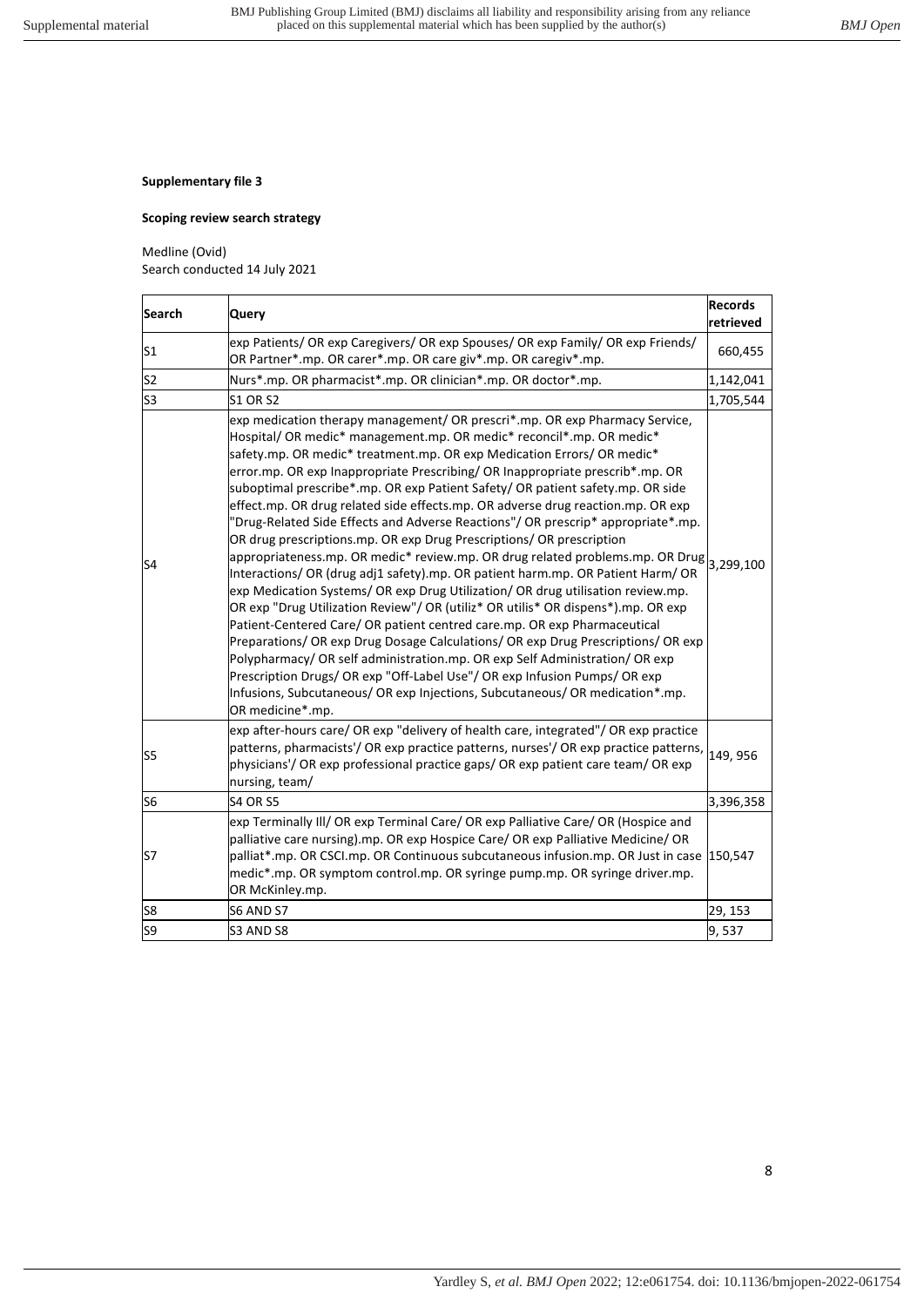## **Interview guide**

*Interviews with be conducted using a semi-structured approach with:* 

- *Patients and informal carers (if carer interviewed separately tailor questions to ask about their perspective on the person they care for)*
- *Professionals*
- **1. Experiences of medications for symptom control in palliative care** 
	- a. Ask participant to describe their experiences as a patient/carer/professional
	- b. Prompt for specific examples and explanations
		- i. What was happening?
		- ii. Who was involved?
		- iii. What needed to be done before/during/after each event or activity?
		- iv. What was good / worked well?
		- v. What wasn't good / didn't work?
		- vi. What could have made a difference?
	- c. Probe for detail on each step of the process (i.e each unit of analysis in the process) and the
		- links/breakdowns between steps
			- i. Decision-making/Starting a medication
			- ii. Discussion of risks and benefits
			- iii. Prescribing /Taking/Adding a medication
			- iv. Monitoring and supply / Reviewing a medication
			- v. Administration
			- vi. Repurposing medications
			- vii. Addressing new concerns
			- viii. Stopping medications
			- ix. Moving across healthcare contexts
	- d. Ask about objects/tools mentioned and how these are used e.g. lists, prescriptions, medication boxes, reminders etc.
	- e. Ask who is responsible for what in each part of the process?
	- f. Ask how decisions are made?
	- g. Ask about 'how things work around here?' what are the informal ways of working / getting
	- things done? Are there 'rules' or understandings of things that 'are just how it is done'

# **2. Differences between settings**

- a. How do things work at home v hospice v hospital (as applicable to each participants experience)?
- b. What happens when people move between settings
	- i. Admissions and discharges

# **3. Discussion of AT framework:**

- a. Explain framework (as shown in figure 1) to participant and seek their feedback on how use of medication for symptom control in palliative care plays out within the system
	- i. Thinking about the system from different perspectives ask participants how they think others see the system: patients/carers/professionals and how the system is viewed from hospice/hospital to home and vice versa?
	- ii. Where are there contradictions or breakdowns in the system?
- **4. Anything else the participant would like to add?**